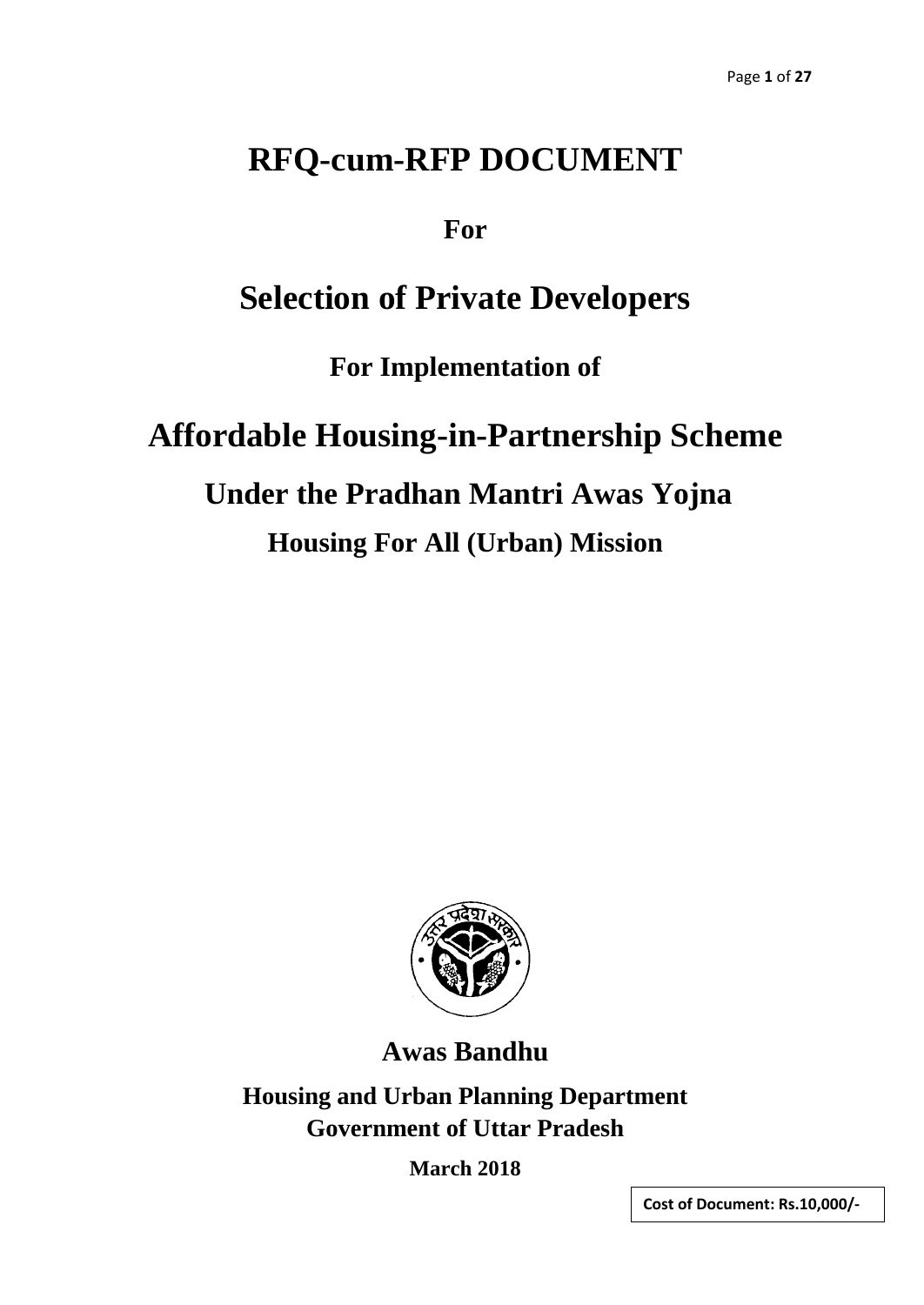## **Table of Contents**

| 1.  |  |
|-----|--|
| 2.  |  |
| 3.  |  |
| 4.  |  |
| 5.  |  |
| 6.  |  |
| 7.  |  |
| 8.  |  |
| 9.  |  |
| 10. |  |
| 11. |  |
| 12. |  |
| 13. |  |
| 14. |  |
| 15. |  |
| 16. |  |
|     |  |
|     |  |
|     |  |
|     |  |
|     |  |
|     |  |
|     |  |
|     |  |
|     |  |
|     |  |
|     |  |
|     |  |
|     |  |
|     |  |
|     |  |
|     |  |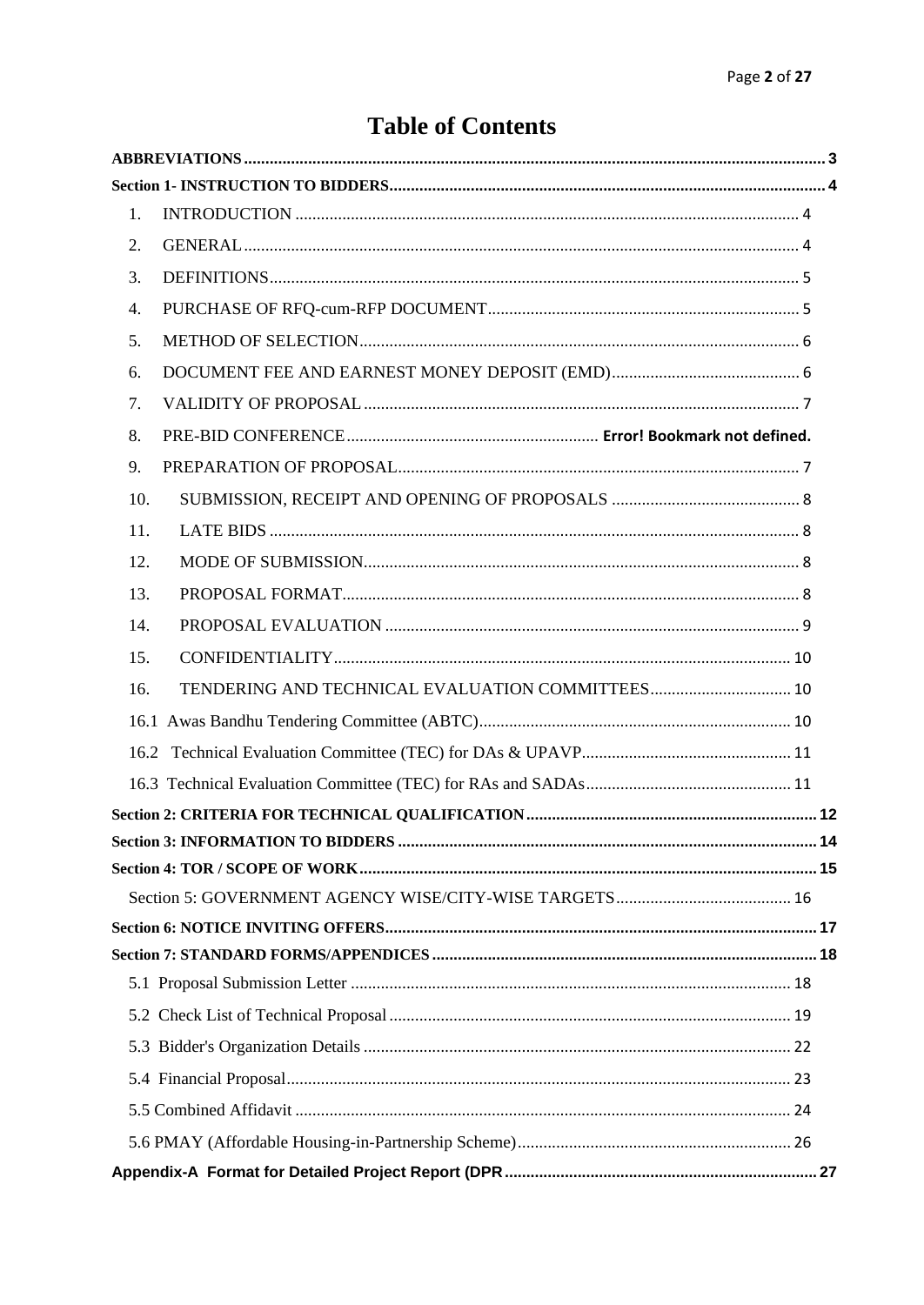### **ABBREVIATIONS**

<span id="page-2-0"></span>

| <b>ABTC</b>  | Awas Bandhu Tendering Committee        |
|--------------|----------------------------------------|
| <b>AHP</b>   | Affordable Housing in Partnership      |
| DA           | <b>Development Authority</b>           |
| <b>EWS</b>   | <b>Economically Weaker Section</b>     |
| GOI          | Government of India                    |
| <b>GOUP</b>  | Government of Uttar Pradesh            |
| HC           | <b>Housing Commissioner</b>            |
| MoU          | Memorandum of Understanding            |
| <b>PMAY</b>  | Pradhan Mantri Awas Yojana             |
| RA           | Regulated Area                         |
| <b>RFQ</b>   | <b>Request for Qualification</b>       |
| <b>RFP</b>   | <b>Request for Proposal</b>            |
| <b>SADA</b>  | Special Area Development Authority     |
| <b>TEC</b>   | <b>Technical Evaluation Committee</b>  |
| <b>TOR</b>   | Terms of Reference                     |
| <b>UPAVP</b> | Uttar Pradesh Awas Evam Vikas Parishad |
| <b>VC</b>    | Vice Chairman                          |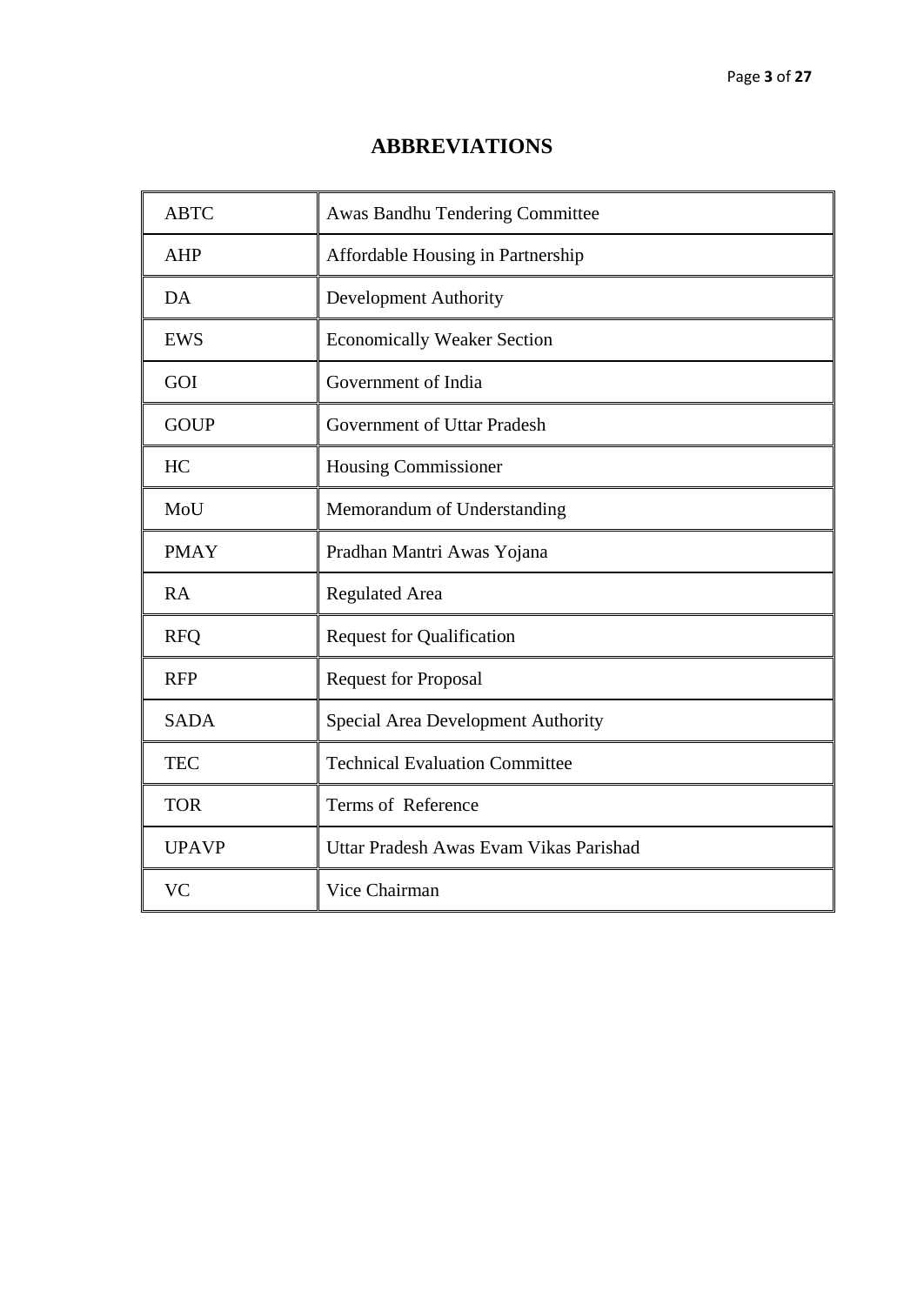### **Section 1- INSTRUCTION TO BIDDERS**

### <span id="page-3-1"></span><span id="page-3-0"></span>**1. INTRODUCTION**

#### **Pradhan Mantri Awas Yojana**

The Ministry of Housing and Urban Poverty Alleviation (MoHUPA), Government of India has launched "Pradhan Mantri Awas Yojana-Housing for All (Urban)" Mission for urban area to be implemented during 2015-2022 as a Centrally Sponsored Scheme.

The Mission seeks to address the housing requirement of economically weaker section (EWS) and lower income group (LIG) of urban poor. Amongst four components of this mission, affordable housing in partnership has a provision of subsidy in the form of central share at the rate of Rs. 1.50 Lacs and State share of Rs. 1.00 Lac per EWS house. Thus, a total assistance of Rs. 2.50 Lacs per house would be available to all EWS houses in a project under this mission.

For the eligibility of getting central subsidy as per the guidelines of Pradhan Mantri Awas Yojana (Affordable Housing-in-Partnership), a single scheme must comprise of minimum 250 dwelling units out of which minimum 35% units must be for EWS category.

### <span id="page-3-2"></span>**2. GENERAL**

- a. Awas Bandhu, Uttar Pradesh on behalf of the government agencies, invites bids for implementation of Affordable Housing in Partnership Scheme under the "Pradhan Mantri Awas Yojna- Housing for All (Urban)" Mission.
- b. Bidders shall submit their proposals for construction of EWS houses against the Government agency wise/city-wise targets fixed by the Government as given in section-5 of this document**.**
- c. Awas Bandhu will select the Bidders (Private Developers) in accordance with the method of selection specified in this document.
- d. Bidders should familiarize themselves with local conditions and take them into account in preparing their proposals. To obtain first-hand information on the assignment and on the local conditions, Bidders are encouraged to visit Awas Bandhu and attend the pre-bid conference as specified in section-3 (Information to Bidders) of this document. Attending the pre-bid conference is optional.
- e. Bidder shall bear all costs associated with the preparation and submission of their Proposals. Costs may include site visit, collection of information, and, if selected, attendance at contract negotiations, etc.
- f. Awas Bandhu reserves the right to reject any or all proposals without assigning any reason thereof as well as the right to add/delete/modify any one or more of the terms and conditions.
- g. In preparing their proposals, Bidders are expected to examine RFQ-cum-RFP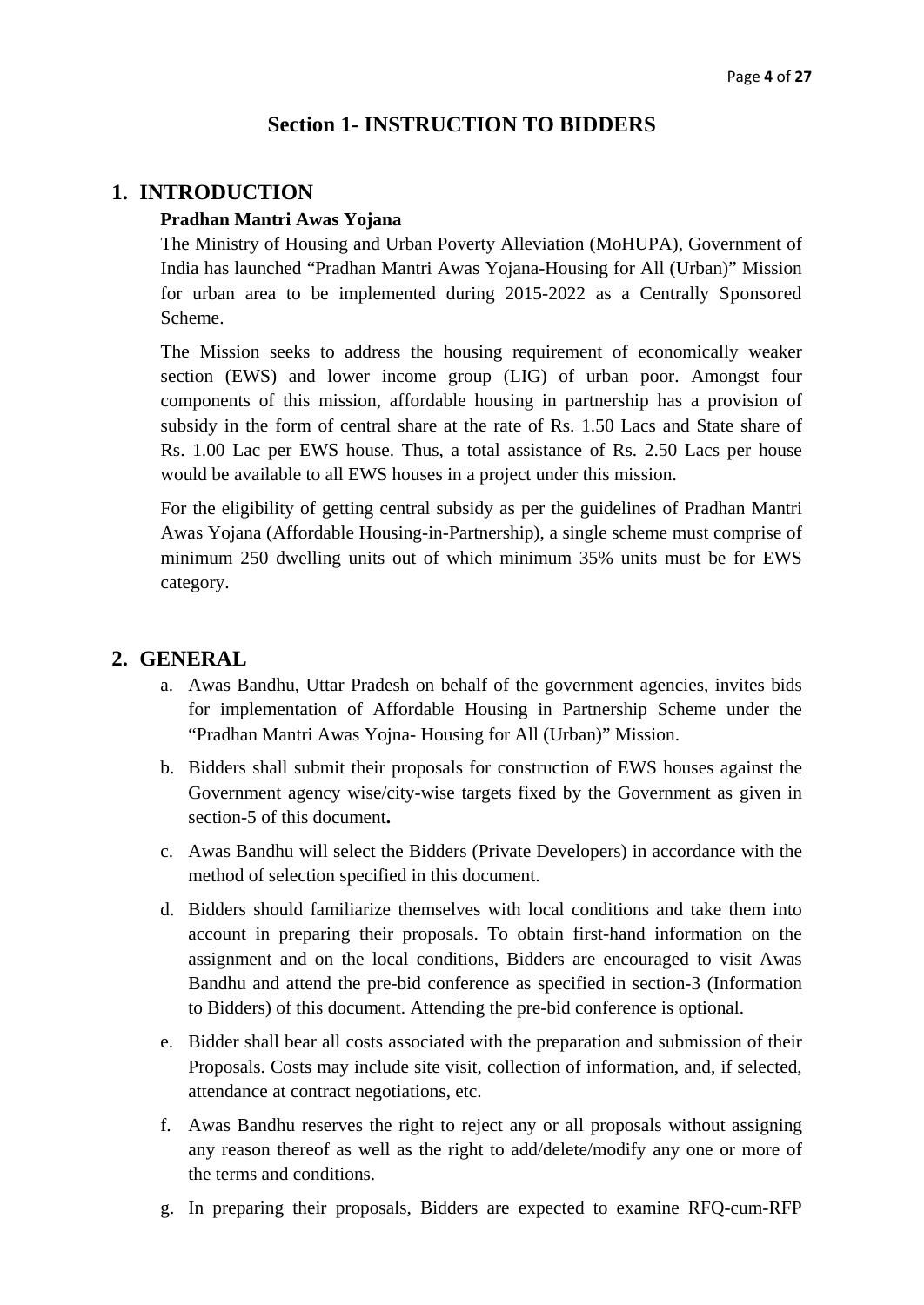document in detail. Material deficiencies in providing the information requested may result in rejection of a Proposal.

### <span id="page-4-0"></span>**3. DEFINITIONS**

Unless the context otherwise requires, the following terms whenever used in this document shall have the following meanings:

- a) **"Applicable Law"** means the laws and any other instruments having the force of law;
- b) **"Bid"** shall mean Technical Bid and Financial Bid submitted by the Bidders, in response to this RFQ-cum-RFP document;
- c) **"Bidder"** means the private developer as defined in this document;
- d) **"Currency"** means the Indian National Rupee.
- e) **"Government"** means the Government of Uttar Pradesh;
- f) **"Government Agency"** means Development Authority constituted under the U.P. Urban Planning and Development Act, 1973, Special Area Development Authority constituted under the U.P. Special Area Development Authorities Act, 1986, Controlling Authority constituted under the U.P. (Regulation of Building Operations) Act, 1958 and U.P. Avas Evam Vikas Parishad constituted under the U.P. Avas Evam Vikas Parishad Adhiniyam, 1965.
- g) **"Private Developer"** means an individual, legal person, consortium, registered trust, registered society, cooperative housing society or association, body of individuals whether incorporated or not, owning or assembling or agreeing to own or assemble whether by purchase or otherwise land for development.
- h) **"Scheme"** means Affordable Housing in Partnership Scheme under the PMAY issued vide GO No. 10/2017/2130/Eight-1-17-36 Vividh/2017, dated 25.10.2017 placed at **Appendix-6.**

### <span id="page-4-1"></span>**4. PURCHASE OF RFQ-cum-RFP DOCUMENT**

- 4.1 The E-tender (RFQ-cum-RFP document) shall be downloaded from the website **www.etender.up.nic.in** free of cost. Corrigendum, if any, would appear only on the above website and shall not be published in any News Paper.
- 4.2 The Bidder has to pay the sum of Rs 10,000/- (Rs. Ten Thousand only) through RTGS as RFQ-cum-RFP Document fee. The details of RTGS are given below:
	- a. Name of Account Holder UP Awas Bandhu
	- b. Name of the Bank: State Bank of India
	- c. Branch: Nagar Mahapalika, Lalbagh, Lucknow
	- d. Saving Bank Account Number : 10038042579
	- e. IFSC: SBIN0004619
- 4.3 The Bid Document (RFQ-cum-RFP) is not transferable to any other Bidder.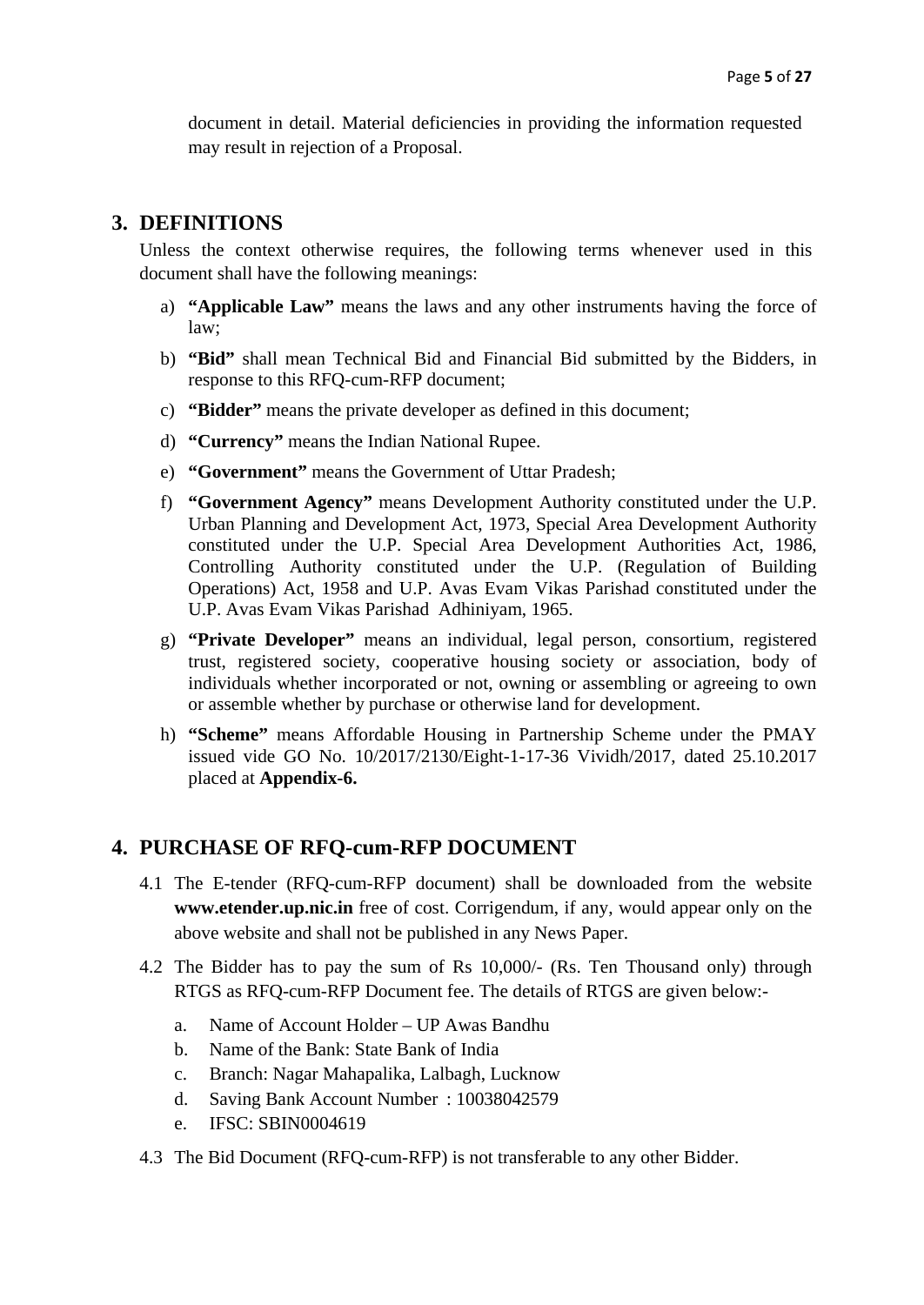- 4.4 The intending Bidders are advised to read the terms and conditions carefully. The Bidder should only submit his tender if he considers himself eligible and he is in possession of all the original documents required.
- 4.5 Information to Bidders, available on www.etender.up.nic.in shall form part of RFQcum-RFP document.
- 4.6 Those intending Bidders not registered on the website i.e. **www.etender.up.nic.in**, are required to get registered beforehand.
- 4.7 The intending Bidder must have valid digital signature to submit the E-tender.
- 4.8 The RFQ-cum-RFP Document as uploaded can be viewed and downloaded free of cost by anyone including intending Bidder. However, the E-tender should only be submitted after uploading the mandatory scanned copy of Bank Challan for money transfer by RTGS against EMD and cost of RFQ-cum-RFP document and all other required documents as mentioned in this RFQ-cum-RFP document.

### <span id="page-5-0"></span>**5. METHOD OF SELECTION**

5.1 Selection will be done on the basis of two-stage process. In the first stage, Technical Qualification Information uploaded by interested Bidders in the prescribed format will be evaluated by Technical Evaluation Committees (TECs).

In the second stage, Financial Proposals of Technically qualified Bidders will be opened by Awas Bandhu Tendering Committee (ABTC). The Bidders selected shall be invited to sign the Agreement*.* 

- 5.2 Interested Bidders are requested to upload two-stage documents separately:
	- a) Technical Qualification Documents
	- b) Financial Proposal
- 5.3 Bidders must upload all documents of Technical Qualification information and Financial Proposal in .pdf format.

### <span id="page-5-1"></span>**6. DOCUMENT FEE AND EARNEST MONEY DEPOSIT (EMD)**

Bidders shall submit a *non-refundable* RFQ-cum-RFP Document Fee of Rs. 10,000/- and Earnest Money Deposit (EMD) of Rs. 20,00,000/- (Rupees Twenty Lakh only) per hectare of area proposed for implementation or part thereof, subject to minimum of Rs. 20,00,000/- (Rupees Twenty Lakh only).

#### 6.1 **Refund /Adjustment of Earnest Money:**

- a) Earnest money of the selected Bidder shall be refunded after the submission of Bank Guarantee and mortgaging of land in favour of concerned Government Agency as per the provisions of Para 4.7 of the Scheme.
- b) Earnest money of the unsuccessful Bidder(s) shall be refunded within 60 days from the date of rejection.
- c) No interest shall be paid on Earnest Money.
- d) Earnest money shall stand forfeited -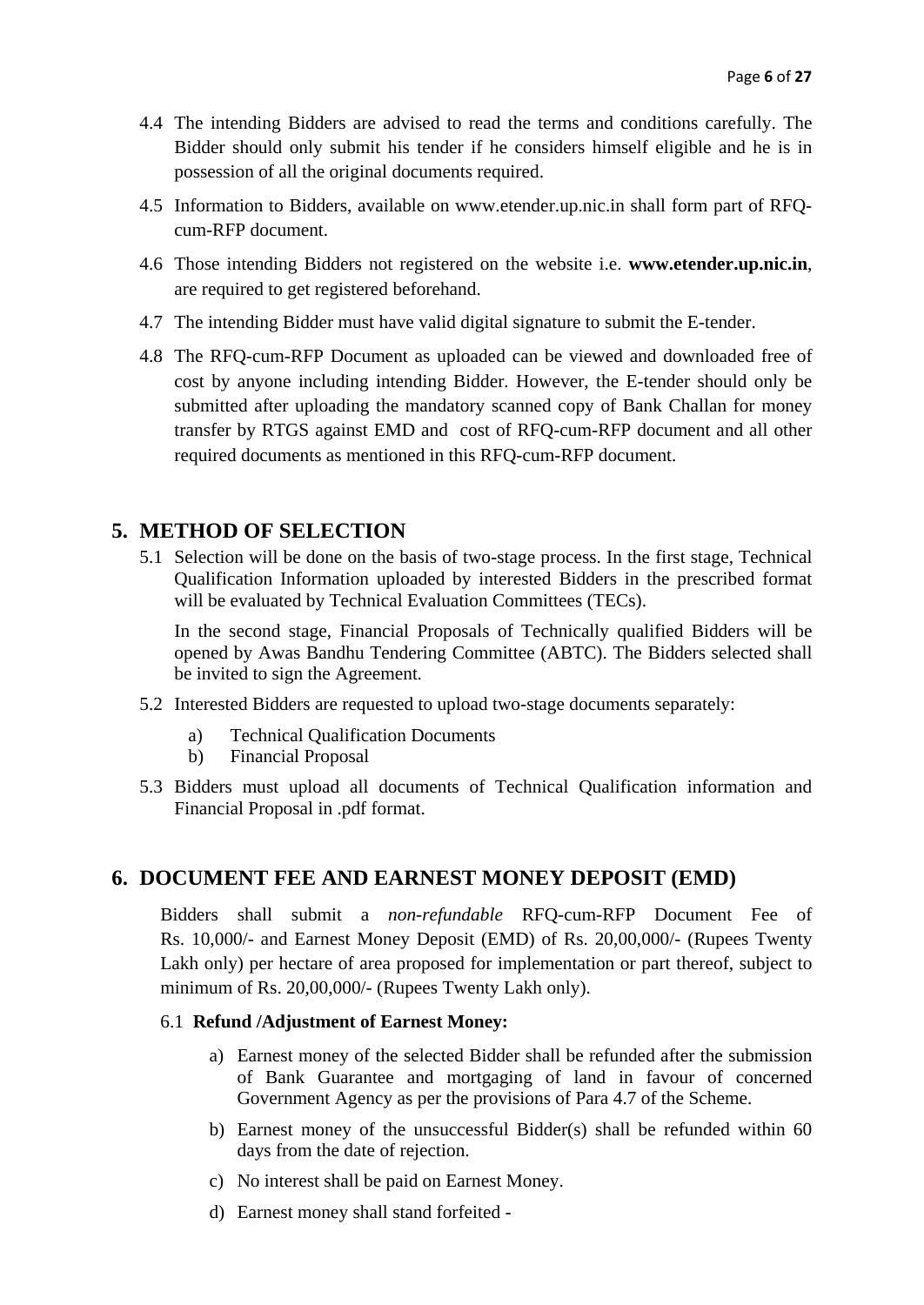- If the bid is withdrawn at any time before the validity period, or
- If the successful Bidder fails to execute the contract and/or does not execute performance guarantee within the stipulated period.
- If during the bid process or even after execution of agreement or till the completion of this assignment, any information is found wrong/ manipulated / hidden in the bid.
- e) The decision of ABTC regarding forfeiture of the EMD shall be final and shall not be questioned under any circumstances.
- 6.2 Proposals must be uploaded not later than the date and time specified in section-3 (Information to Bidders) of this document.

### <span id="page-6-0"></span>**7. VALIDITY OF PROPOSAL**

Proposals must remain valid for **180 days** after the submission date unless validity is extended by the Bidder. If the ABTC wishes to extend the validity period of the proposals, the Bidders may do so and those who do not agree have the right not to extend the validity of their proposals.

### <span id="page-6-1"></span>**8. PREPARATION OF PROPOSAL**

- 8.1 The cost of preparing the proposal is to be borne by the Bidder.
- 8.2 The Technical and Financial Proposals shall be submitted with a Proposal submission letter specified in **Appendix-1** of this document.

#### 8.3 **Technical Proposal**

- a) In preparing the Technical Proposal, Bidders are expected to examine the RFQ-cum-RFP document in detail. Material deficiencies in providing the information requested may result in rejection of a Proposal.
- b) The Technical Proposal should provide information on all criteria/parameters mentioned in section-2 (Criteria for Technical Qualification) of this document, failing which the proposal may be summarily rejected.
- c) A check list of Technical Proposal shall be submitted as per **Appendix-2** and all pages of the Technical Proposal shall be numbered and signed by the Bidder or his authorised signatory.
- d) The Technical Proposal shall not include any financial information.

#### 8.4 **Financial Proposal**

- a) The Financial Proposal should be uploaded in Standard Form provided in **Appendix-4** of this RFQ-cum-RFP document.
- b) The proposal should be complete as per the requirements of the Scheme.
- c) The Financial Proposal should clearly include all applicable taxes/ duties/cess/labour cess excluding GST which should be mentioned separately.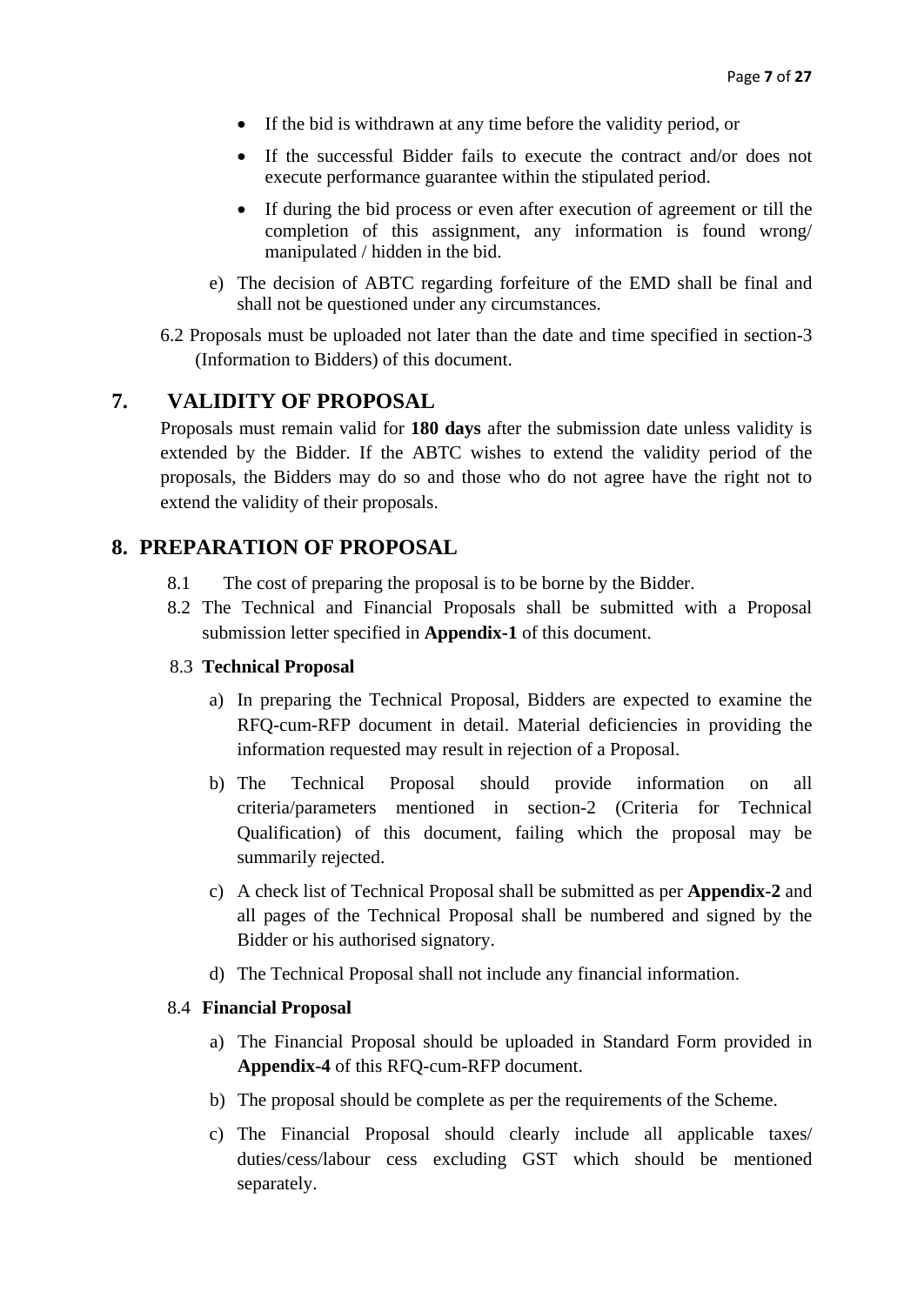- d) The Bidder shall quote the rate in Indian National Rupees (INR).
- e) Financial bid shall not exceed Rs.2.00 lakh (Rupees Two Lakhs only) per EWS house.

#### <span id="page-7-0"></span>**9. SUBMISSION, RECEIPT AND OPENING OF PROPOSALS**

- 9.1 An authorized representative of the Bidder shall initial all pages of the Proposal. The representative's authorization should be confirmed by a written power of attorney accompanying the Proposal.
- 9.2 Any corrections made in the original Proposal must be initialled by the authorised person.
- 9.3 Proposals can be submitted from the date specified in section-3 (Information to Bidders) of this document.
	- a) The Bidders are required to upload scanned copies of all the documents mentioned in the RFQ-cum-RFP document.
	- b) The Bidders shall upload scanned and legible copies of all documents in .pdf format only.
	- c) The Bidders are required to quote strictly as per terms and conditions, specifications and standards given in this RFQ-cum-RFP document and not to stipulate any deviations.
	- d) If any Bidder is not found eligible after opening of the Proposal due to any reason, his Proposal shall become invalid and cost of RFQ-cum-RFP document shall not be refunded.

### <span id="page-7-1"></span>**10. LATE BIDS**

Bid Offers received after the due date and the specified time (including the extended period, if any) for any reason whatsoever, shall not be entertained.

### <span id="page-7-2"></span>**11. MODE OF SUBMISSION**

The Technical Proposal and Financial Proposal shall be submitted separately through e-portal only i.e., "www.etender.up.nic.in"

### <span id="page-7-3"></span>**12. PROPOSAL FORMAT**

The Bidder is expected to examine all the instructions, guidelines, terms and conditions and formats in the RFQ-cum-RFP document. Failure to furnish all the necessary information as required by the RFQ-cum-RFP document on submission of a proposal not substantially responsive to all the aspects of the BID Offer shall be at Bidder's own risk and may be liable for rejection. The Formats of various pre-requisites are given in this RFQ-cum-RFP document.

The Bid Offers should be submitted separately on prescribed Formats containing the following two parts:-

a) **Part-A** (Technical Qualification Bid )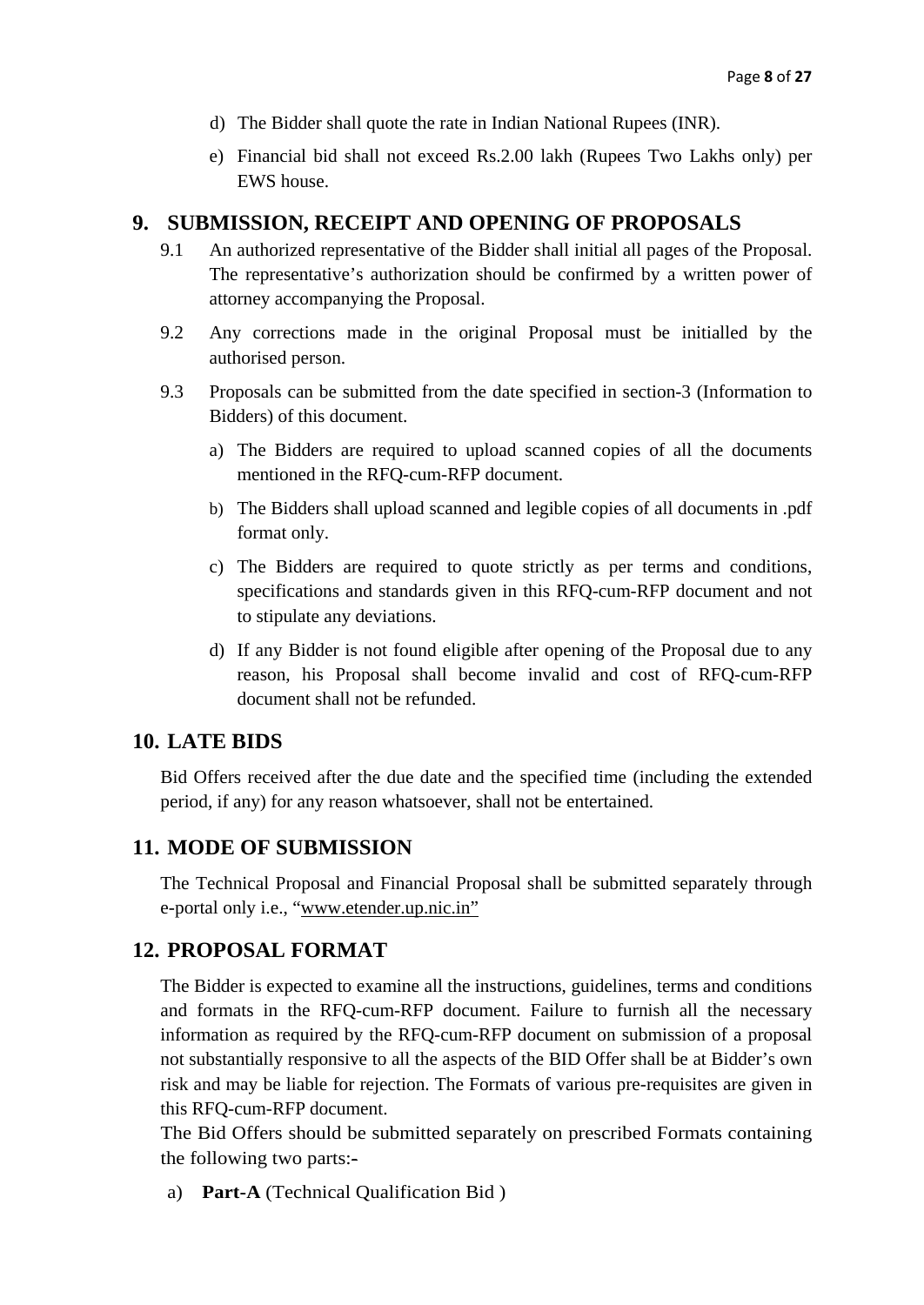Technical Qualification Bid shall contain the **Technical Eligibility Details** (as mentioned in Section-2 of RFQ-cum-RFP document).

The interested Bidder shall also upload the following documents as proof of required fee:

- i. Scanned copy of RTGS receipt of Rs.10,000 (Rs. Ten thousand only) as cost of Bid document.
- ii. Scanned copy of RTGS receipt for Earnest Money Deposit of Rs. 20,00,000/- (Rupees Twenty Lakh only) per hectare of area proposed for implementation or part thereof subject to minimum of Rs. 20,00,000/- (Rupees Twenty Lakh only).
- iii. The Bidders shall upload scanned and legible copies of all documents in .pdf format only.
- b) **Part-B** (Financial Bid) shall contain the **Financial Proposal** on the prescribed Format placed at **Appendix-4** quoting the price both in words and figures. In case of conflict between the figures and words the latter shall prevail.

After the deadline for submission of proposals the Technical Proposal documents shall be downloaded on the specified date and time by the ABTC before the Bidders present. The downloaded information will be evaluated by the respective TECs. The Financial Proposal shall be opened for the Bidders who have technically qualified. The Bidder's representative may opt to be present during the financial bid opening.

### <span id="page-8-0"></span>**13. PROPOSAL EVALUATION**

### **13.1 Bid Opening**

- a) Awas Bandhu reserves the right at all times to postpone or cancel a scheduled bid opening.
- b) The bids shall be downloaded in two parts, Firstly, on prescribed date the Technical Proposal documents shall be downloaded by ABTC.
- c) The Bidder or his authorized representative who is present shall sign a register evidencing their attendance. However, if there is no representative of the Bidder, ABTC shall go ahead and open the bids.

#### **13.2 Evaluation of Technical Proposals**

The respective TEC will evaluate the proposals on the basis of their responsiveness to the parameters given in the RFQ-cum-RFP document and will shortlist the **"Technically Qualified Bidders".** The TEC will inform about the shortlisted Technically Qualified Bidders to the ABTC for next stage action.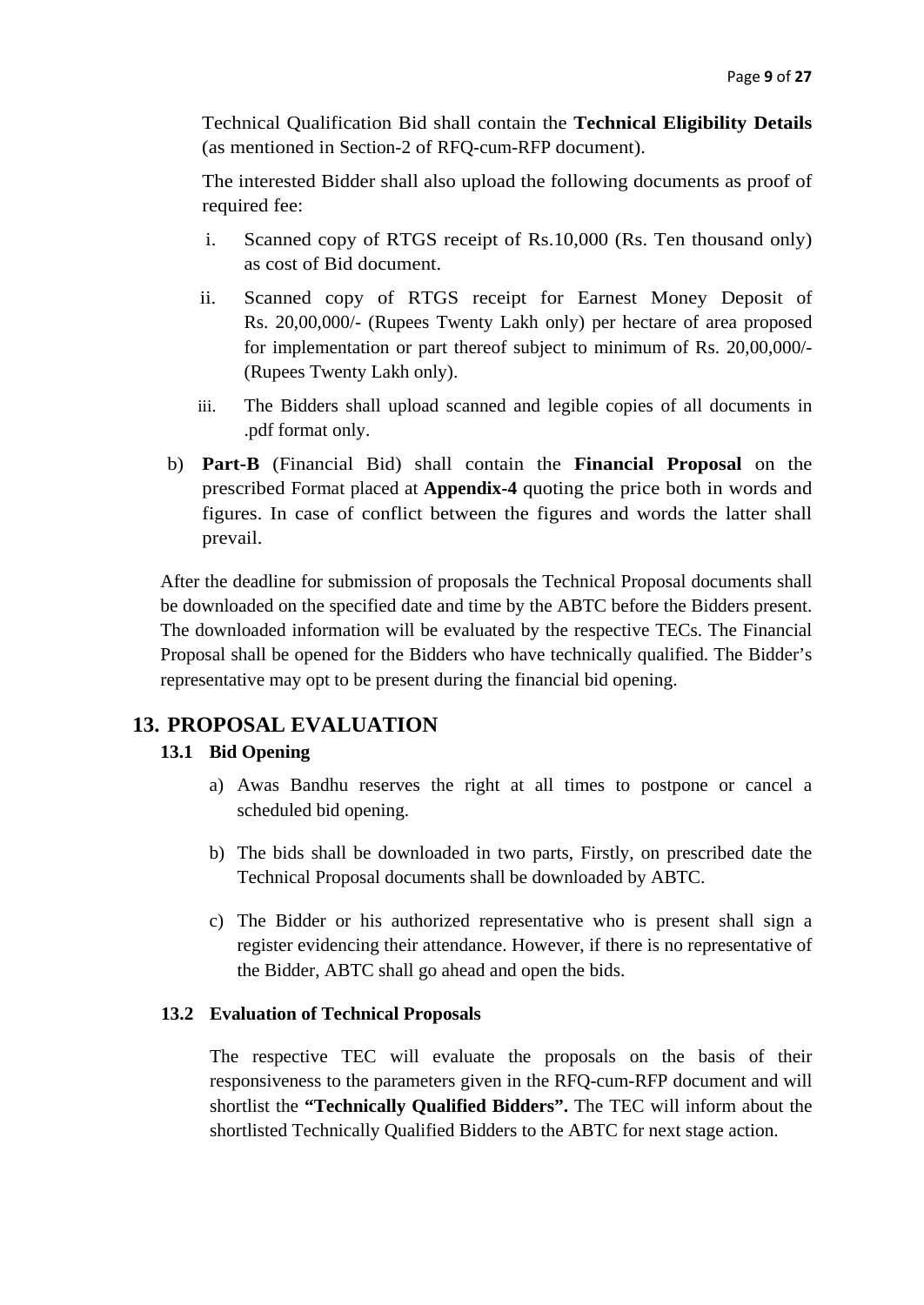#### **13.3 Opening and Evaluation of Financial Proposals**

The Financial Proposals of Technically Qualified Bidders shall be opened by ABTC, in the presence of the Bidders' representatives who choose to attend. The name of the Bidder and the proposed amount shall be read aloud and recorded when the Financial Proposals are opened.

- **13.4** The ABTC will also determine whether the Financial Proposals are complete.
- **13.5** The Bidders selected on the basis of the lowest bid (L1) will be invited for signing the Agreement.
- **13.6** The Bidders ranked at L2 and above may be asked to match their bids with L1 bid, if required. The procedures in such condition will be as laid out in para-5.4 of the Scheme.

### <span id="page-9-0"></span>**14.CONFIDENTIALITY**

- 14.1 Information relating to evaluation of proposals and recommendations concerning awards shall not be disclosed to the Bidders other than the one who has submitted a particular proposal or to other persons not officially concerned with the process.
- 14.2 Award of contract will be in accordance with policies of Government of Uttar Pradesh, including policies on corrupt and fraudulent practices.

### <span id="page-9-2"></span><span id="page-9-1"></span>**15. TENDERING AND TECHNICAL EVALUATION COMMITTEES**

### **15.1 Awas Bandhu Tendering Committee (ABTC) (For all Projects)**

| 1.                                                                                                                                                                             | Executive Director, Awas Bandhu, Lucknow            | Chairman         |  |
|--------------------------------------------------------------------------------------------------------------------------------------------------------------------------------|-----------------------------------------------------|------------------|--|
| 2.                                                                                                                                                                             | Chief Town & Country Planner, U.P.                  | Member           |  |
| 3.                                                                                                                                                                             | Finance Controller of Lucknow Development Authority | Member           |  |
| 4.                                                                                                                                                                             | Additional Director, Planning, Awas Bandhu, Lucknow | Member           |  |
| 5.                                                                                                                                                                             | Chief Engineer of UPAVP                             | Member-Secretary |  |
| <b>Note:</b> 1. In case any of the officer/s except the Chairman, is unable to attend the ABTC<br>meeting, the Chairman may nominate appropriate person to attend the meeting. |                                                     |                  |  |
| 2. Financial Bid shall be approved by the HC/VC/Chairman of the respective<br>Government Agency as per the provisions of the Scheme.                                           |                                                     |                  |  |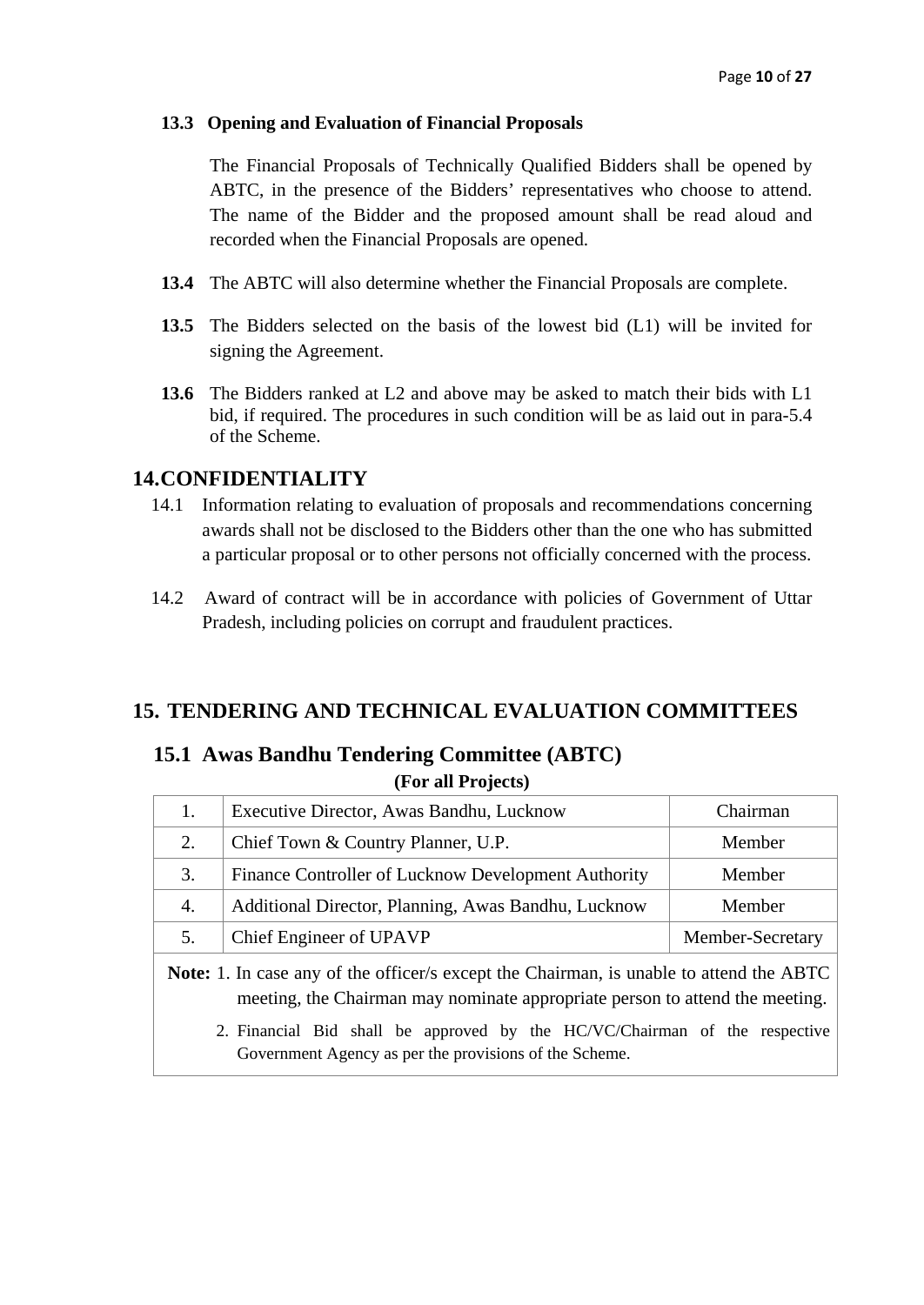### <span id="page-10-0"></span>**15.2 Technical Evaluation Committee (TEC) for DAs & UPAVP (For Respective Development Area or Area under U.P. Avas Evam Vikas Parishad)**

|                                                                                                                                                                               | Housing Commissioner of UPAVP, or<br>Vice-Chairman of concerned DA                         | Chairman         |  |
|-------------------------------------------------------------------------------------------------------------------------------------------------------------------------------|--------------------------------------------------------------------------------------------|------------------|--|
| 2.                                                                                                                                                                            | Secretary of respective DA/UPAVP                                                           | Member           |  |
| 3.                                                                                                                                                                            | Finance Controller/ in-charge Finance Section of<br>respective DA/UPAVP                    | Member           |  |
| 4.                                                                                                                                                                            | Chief Town Planner/Architect Planner /in-charge<br>Planning Section of respective DA/UPAVP | Member           |  |
| 5.                                                                                                                                                                            | Chief Engineer/in-charge Engineering Section of<br>respective DA/UPAVP                     | Member-Secretary |  |
| <b>Note:</b> 1. In case any of the officer/s except the Chairman, is unable to attend the TEC<br>meeting, the Chairman may nominate appropriate person to attend the meeting. |                                                                                            |                  |  |
| 2. Technical Bid shall be approved by the TEC for DAs and UPAVP.                                                                                                              |                                                                                            |                  |  |

### <span id="page-10-1"></span>**15.3 Technical Evaluation Committee (TEC) for RAs and SADAs**

| 1.                                                                                                                                                                                                                                                | Chief Town & Country Planner, U.P.                                                                                                                                                                              | Chairman         |  |  |
|---------------------------------------------------------------------------------------------------------------------------------------------------------------------------------------------------------------------------------------------------|-----------------------------------------------------------------------------------------------------------------------------------------------------------------------------------------------------------------|------------------|--|--|
| 2.                                                                                                                                                                                                                                                | Chairman/District Magistrate of concerned Controlling<br>Authority or a senior officer nominated by him, or<br>Chairman of concerned Special Area Development<br>Authority or a senior officer nominated by him | Member           |  |  |
| 3.                                                                                                                                                                                                                                                | Prescribed Authority of concerned Regulated Area or his<br>representative nominated by the Chairman/ District<br>Magistrate                                                                                     | Member           |  |  |
| 4.                                                                                                                                                                                                                                                | Finance Controller, UPAVP                                                                                                                                                                                       | Member-Secretary |  |  |
| <b>Note:</b> 1. In case any of the officer/s except the Chairman, is unable to attend the TEC<br>meeting, the Chairman may nominate appropriate person to attend the meeting.<br>2. Technical Bid shall be approved by the TEC for RAs and SADAs. |                                                                                                                                                                                                                 |                  |  |  |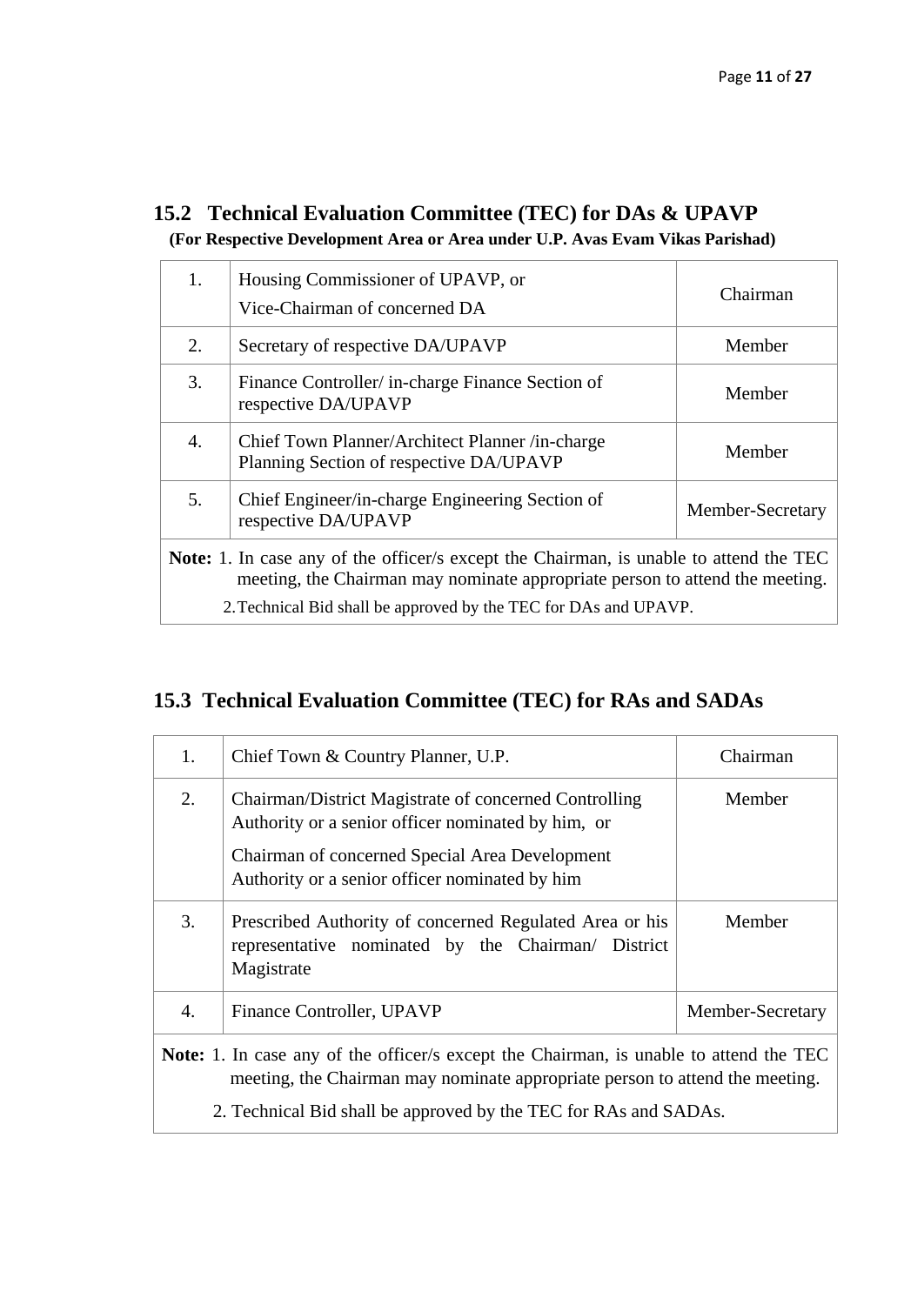### **Section 2: CRITERIA FOR TECHNICAL QUALIFICATION**

<span id="page-11-0"></span>The Bidder must comply with following criteria prescribed for technical qualification:-

- 1. Private developer shall be an individual, legal person, consortium, registered trust, registered society, cooperative housing society or association, body of individuals whether incorporated or not, owning or assembling or agreeing to own or assemble whether by purchase or otherwise land for development.
- 2. Based on area of the project, minimum average net worth of the developer during last three financial years should be as follows:

| Area of Scheme                                         | Minimum average Net Worth during<br>last three financial years |
|--------------------------------------------------------|----------------------------------------------------------------|
| • Up to $3$ Hectares                                   | 5 Crores                                                       |
| • More than 3 Hectares but up to 5 Hectares            | 10 Crores                                                      |
| • More than 5 Hectares but up to 10<br><b>Hectares</b> | 15 Crores                                                      |

- 3. In case a consortium is formed for implementation of the project, then the participating members should have signed an MOU on the prescribed format placed at Annexure-1 of the Scheme and got it registered in the office of Sub-Registrar of the concerned district. Minimum share capital of lead member of the consortium must be 26 percent.
- 4. Bidder should not have been prohibited or blacklisted by any of the central or state government departments.
- 5. Bidder including Director, Chairman, President, and Secretary of the bidding entity should not have been convicted by any court.
- 6. Bid should be for minimum 250 housing units out of which minimum 35 percent (minimum 200 EWS units per hectare and in the same proportion, if area of the project is more or less than one hectare) units will have to be constructed for EWS category. The minimum and maximum carpet area of EWS units shall be 22.77 sqm. and 30 sqm., respectively
- 7. The provision of parks and open spaces, planning of internal roads and community facilities, services and utilities, parking and other requirements in the project shall be as per the applicable Building Construction and Development Bye-laws.
- 8. Land for the scheme shall be:
	- i. purchased/assembled by the Bidder himself who have clear and legal title free from all encumbrances, or
	- ii. the Bidder may assemble land by executing developer agreement with land owners/farmers for implementation of the project.
- 9. The Bidder must select the site for the project keeping in view availability of water supply, drainage, sewerage, power and accessibility through minimum width of road as specified in para-4.4 of the Scheme. It is to be understood that the concerned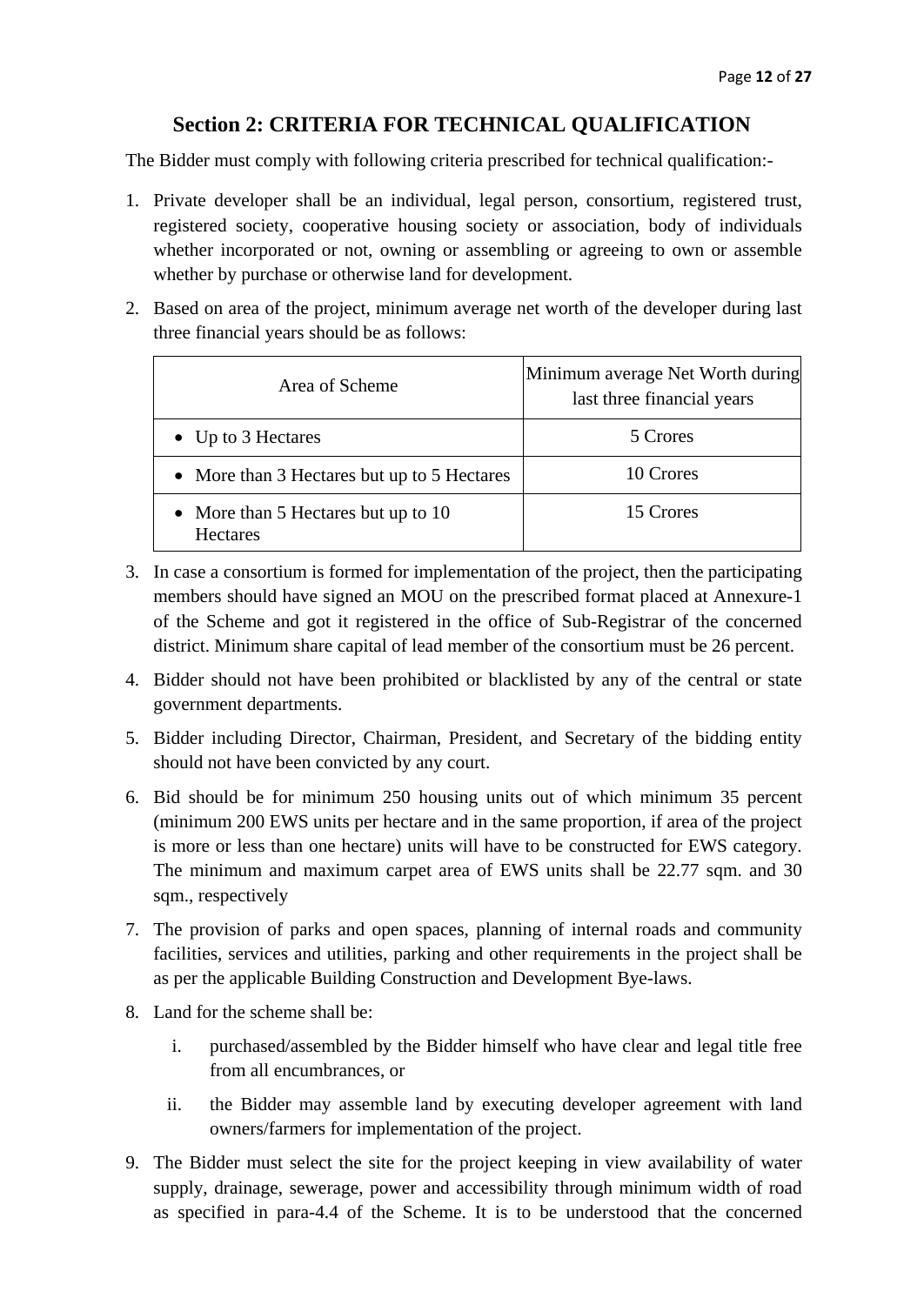government agency shall not provide connectivity to sewerage, drainage and electricity beyond a distance of 50 m. from the Project boundary. The Bidder shall submit a site plan on a scale 1:1000 clearly showing the boundary, approach road and availability of required external services as per para-6.1 of the Scheme. The Bidder shall also submit a key plan showing the location of the proposed site/s in the city.

- 10. In case number of EWS houses is more than 250 and construction of EWS and other category houses is proposed at split locations, the maximum aerial distance between two such sites should not exceed 3 km. in towns with a population of 10 lacs and above, 2 km. in towns with a population of 5 lacs and above but up to less than 10 lacs and 1.0 km. in towns with a population of less than 5.0 lacs.
- 11. The Bidder shall pay non-refundable Bid Document Fees: Rs. 10,000/- (Rupees Ten Thousand only) and EMD: Rs. 20,00,000/- (Rupees Twenty Lakh only) per hectare of area proposed for project or part thereof subject to minimum of Rs. 20,00,000 (Rupees Twenty Lakh only).
- 12. The Bidder shall not submit proposal within areas which are reserved for parks and open spaces, gardens, orchards, green areas, forest area, hazardous industries, flood affected area and city-level public amenities/uses viz, Bus-Terminal, STP, Fire Station, Electric-sub-Station, Water Works and similar other facilities in the Master Plan. The project may be implemented in all other land uses after conversion of landuse to residential as per the applicable law.
- 13. The Bidder shall submit a Detailed Project Report (DPR) prepared in accordance with the guidelines of GOI as provided in para-5 of the scheme. The prescribed format of DPR is annexed as **Appendix A** along with this document.
- 14. Form of Bidder's Organisation Details (as per **Appendix-3** of this document) must be duly filled and signed by the authorized person.
- 15. For Technical Qualification, the Bidder must submit an affidavit on the prescribed format placed at **Appendix-5** of this document regarding compliance of different clauses of the scheme and RFQ-cum-RFP document.

#### **Note: Failure to meet any of the above criteria will lead to rejection of the Bidder.**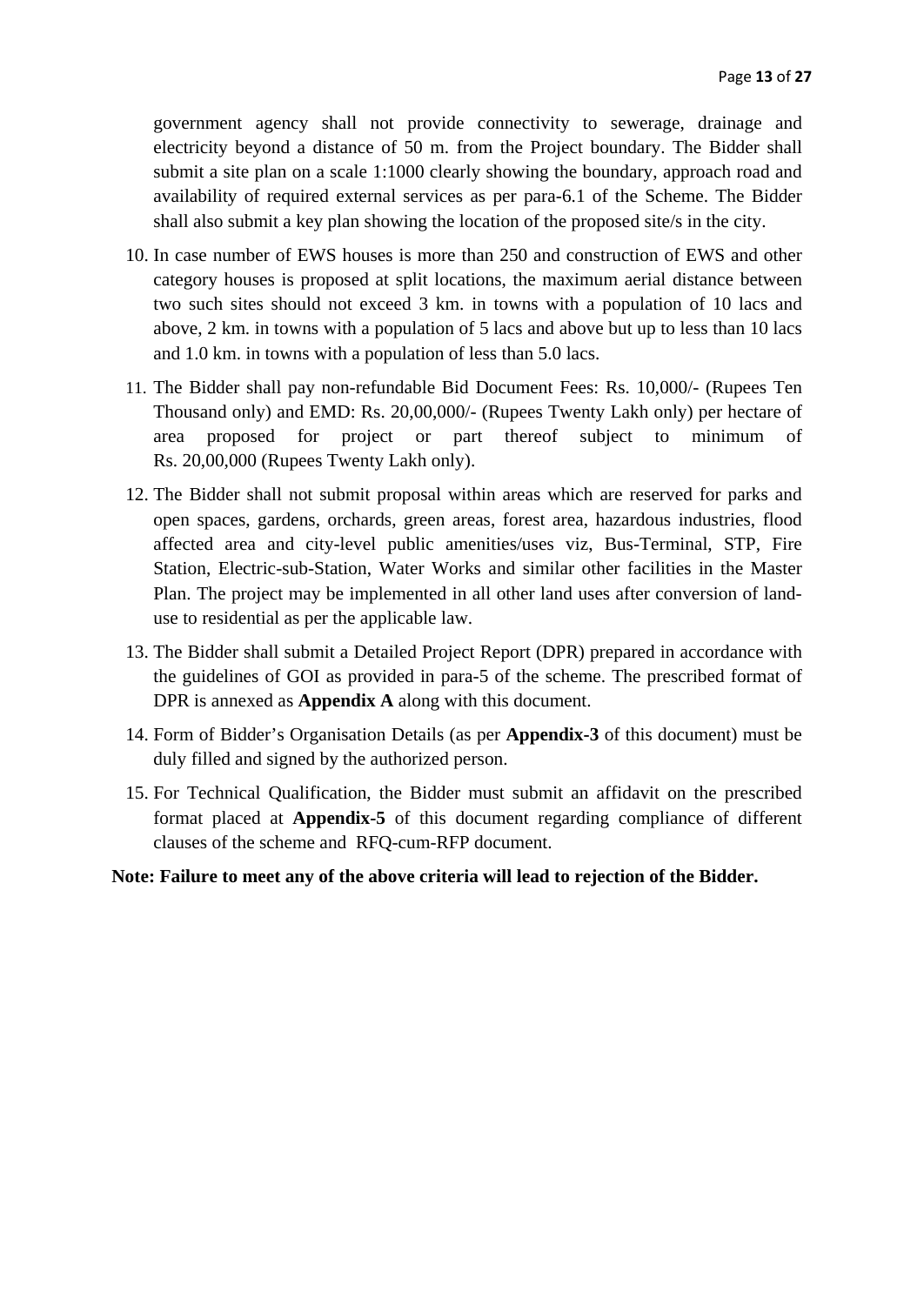## **Section 3: INFORMATION TO BIDDERS**

<span id="page-13-0"></span>

| 1. | Name of the Client: Awas Bandhu, Uttar Pradesh                                                                                                                                                                       |                       |  |  |
|----|----------------------------------------------------------------------------------------------------------------------------------------------------------------------------------------------------------------------|-----------------------|--|--|
|    | First Floor, Janpath Market, Hazratganj, Lucknow-226001                                                                                                                                                              |                       |  |  |
|    | Client's Representative : Director, Awas Bandhu, Uttar Pradesh                                                                                                                                                       |                       |  |  |
| 2. | Validity of Proposals: 180 days from the date of submission.                                                                                                                                                         |                       |  |  |
| 3. | Bid Document Fees: Rs. 10,000/- (Rupees Ten Thousand only)                                                                                                                                                           |                       |  |  |
|    | EMD: Rs. 20,00,000/- (Rupees Twenty Lakh only) per hectare of area proposed for<br>implementation or part thereof subject to minimum of Rs. 20,00,000/- (Rupees Twenty<br>Lakh only) as per para 5.20 of the Scheme. |                       |  |  |
|    | Bid Document fees and EMD shall be deposited in the account as given below:                                                                                                                                          |                       |  |  |
|    | Name of the Account Holder - UP AWAS BANDHU                                                                                                                                                                          |                       |  |  |
|    | Name of the Bank: State Bank of India                                                                                                                                                                                |                       |  |  |
|    | Branch: Nagar Mahapalika, Lalbagh, Lucknow                                                                                                                                                                           |                       |  |  |
|    | Saving Bank Account Number: 10038042579                                                                                                                                                                              |                       |  |  |
|    | I.F.S.C. Code: SBIN0004619                                                                                                                                                                                           |                       |  |  |
| 4. | <b>Important Dates:</b>                                                                                                                                                                                              |                       |  |  |
|    |                                                                                                                                                                                                                      |                       |  |  |
|    | Document download Start Date                                                                                                                                                                                         | 09-03-2018 (10.00 AM) |  |  |
|    | Document download End Date                                                                                                                                                                                           | 25-03-2018 (05.00 PM) |  |  |
|    | <b>Bid submission Start Date</b>                                                                                                                                                                                     | 10-03-2018 (10.00AM)  |  |  |
|    | Bid submission closing Date                                                                                                                                                                                          | 26-03-2018 (03.00PM)  |  |  |
|    | Technical Bid opening Date                                                                                                                                                                                           | 27-03-2018 (11.30AM)  |  |  |
|    |                                                                                                                                                                                                                      |                       |  |  |
| 5. | Technical and Financial bids will be opened at the following address:                                                                                                                                                |                       |  |  |
|    | <b>UP Housing and Development Board</b><br>104, Mahatma Gandhi Marg, Lucknow.                                                                                                                                        |                       |  |  |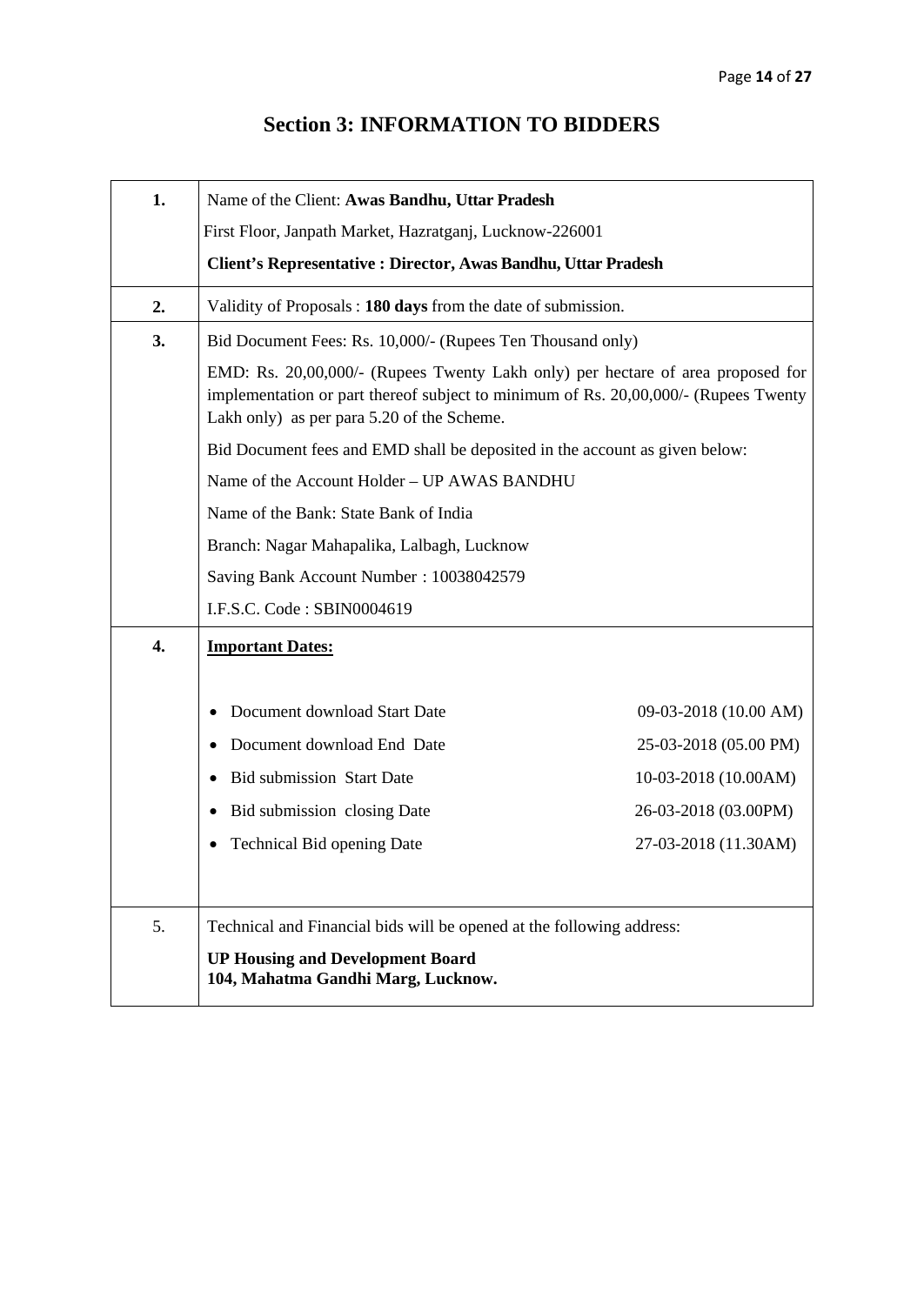### **Section 4: TOR / SCOPE OF WORK**

<span id="page-14-0"></span>The scope of work for the project shall be as per the provisions of PMAY (Affordable Housing in Partnership Scheme) issued wide G.O. No. 2130/Eight-1-17-36 vividh/2017, dated 25.10.2017. A copy of this Scheme is placed at **Appendix-6** of this document.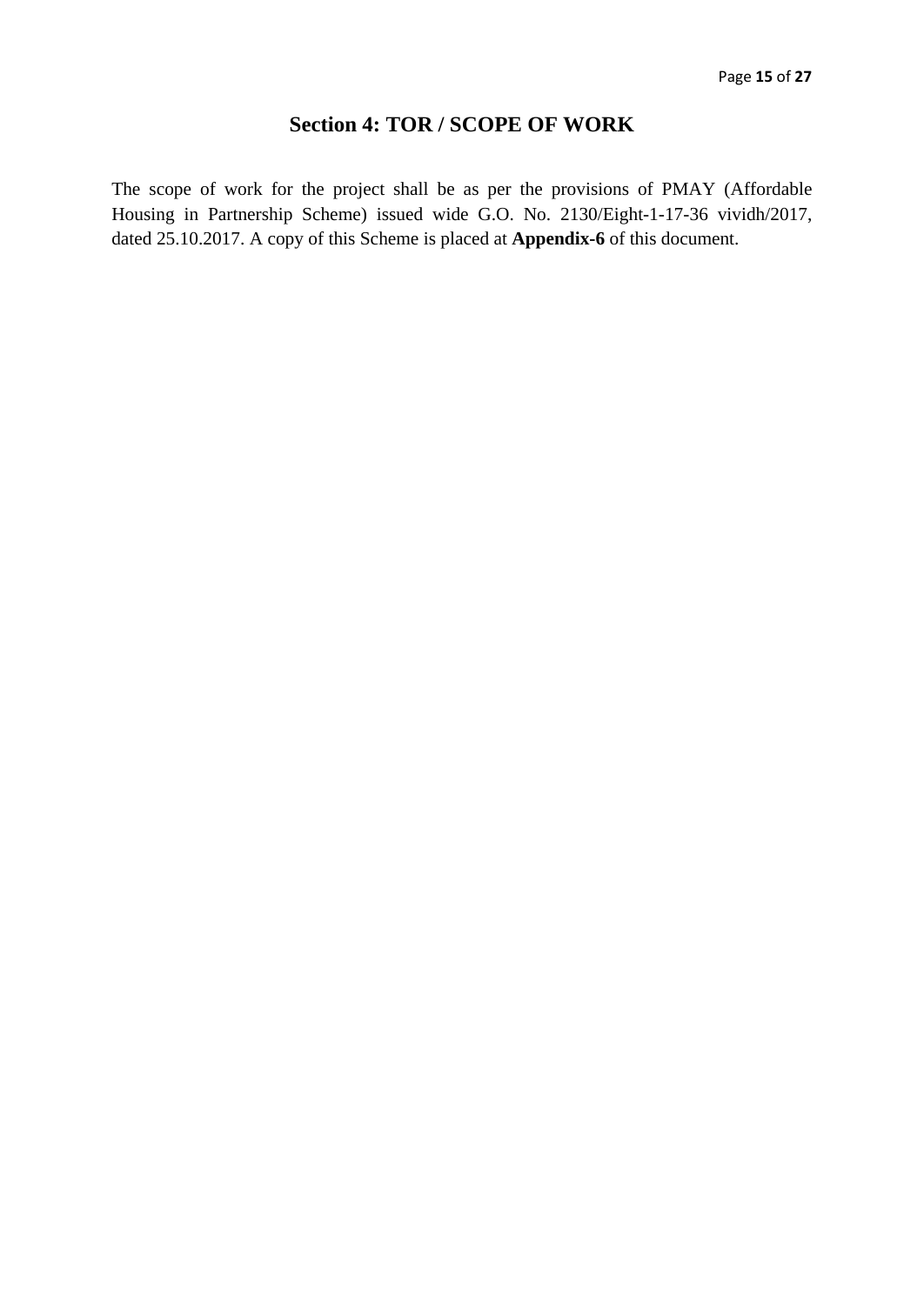## **Section 5: GOVERNMENT AGENCY WISE/CITY-WISE TARGETS**

<span id="page-15-0"></span>

| प्रधानमंत्री आवास योजना (अफोर्डेबल हाउसिंग–इन–पार्टनरशिप योजना) के अन्तर्गत<br>वित्तीय वर्ष 2017–18 हेतु अभिकरणवार/नगरवार ई.डब्ल्यू.एस. भवन निर्माण के लक्ष्य |                                  |           |
|---------------------------------------------------------------------------------------------------------------------------------------------------------------|----------------------------------|-----------|
| श्रेणी                                                                                                                                                        | अभिकरण का नाम                    | लक्ष्य    |
| 1.                                                                                                                                                            | आवास एवं विकास परिषद             | 30000     |
| 2.                                                                                                                                                            | गाजियाबाद विकास क्षेत्र          | 9000      |
| 3.                                                                                                                                                            | कानपुर विकास क्षेत्र             | 10000     |
| 4.                                                                                                                                                            | लखनऊ विकास क्षेत्र               | 12000     |
| 5.                                                                                                                                                            | आगरा विकास क्षेत्र               | 10000     |
| 6.                                                                                                                                                            | इलाहाबाद विकास क्षेत्र           | 6500      |
| 7.                                                                                                                                                            | मेरठ विकास क्षेत्र               | 2000      |
| 8.                                                                                                                                                            | मुरादाबाद विकास क्षेत्र          | 5000      |
| 9.                                                                                                                                                            | अलीगढ़ विकास क्षेत्र             | 3000      |
| 10.                                                                                                                                                           | बरेली विकास क्षेत्र              | 1000      |
| 11.                                                                                                                                                           | गोरखपुर विकास क्षेत्र            | 1500      |
| 12.                                                                                                                                                           | मथुरा-वृन्दावन विकास क्षेत्र     | 1500      |
| 13.                                                                                                                                                           | वाराणसी विकास क्षेत्र            | 1500      |
| 14.                                                                                                                                                           | बांदा विकास क्षेत्र              | 500       |
| 15.                                                                                                                                                           | बुलन्दशहर विकास क्षेत्र          | 500       |
| 16.                                                                                                                                                           | फैजाबाद विकास क्षेत्र            | 500       |
| 17.                                                                                                                                                           | फिरोजाबाद विकास क्षेत्र.         | 800       |
| 18.                                                                                                                                                           | हापुड़–पिलखुआ विकास क्षेत्र      | 800       |
| 19.                                                                                                                                                           | झांसी विकास क्षेत्र              | 500       |
| 20.                                                                                                                                                           | मुजफ्फरनगर विकास क्षेत्र         | 500       |
| 21.                                                                                                                                                           | रायबरेली विकास क्षेत्र           | 500       |
| 22.                                                                                                                                                           | सहारनपुर विकास क्षेत्र           | 500       |
| 23.                                                                                                                                                           | उन्नाव विकास क्षेत्र             | 500       |
| 24.                                                                                                                                                           | रामपुर विकास क्षेत्र             | 500       |
| 25.                                                                                                                                                           | उरई विकास क्षेत्र                | 500       |
| 26.                                                                                                                                                           | खुर्जा विकास क्षेत्र             | $\pmb{0}$ |
| 27.                                                                                                                                                           | आजमगढ़ विकास क्षेत्र             | 200       |
| 28.                                                                                                                                                           | बागपत-बड़ौत खेकड़ा विकास क्षेत्र | 100       |
| 29.                                                                                                                                                           | बस्ती विकास क्षेत्र              | 100       |
|                                                                                                                                                               | योग :                            | 100000    |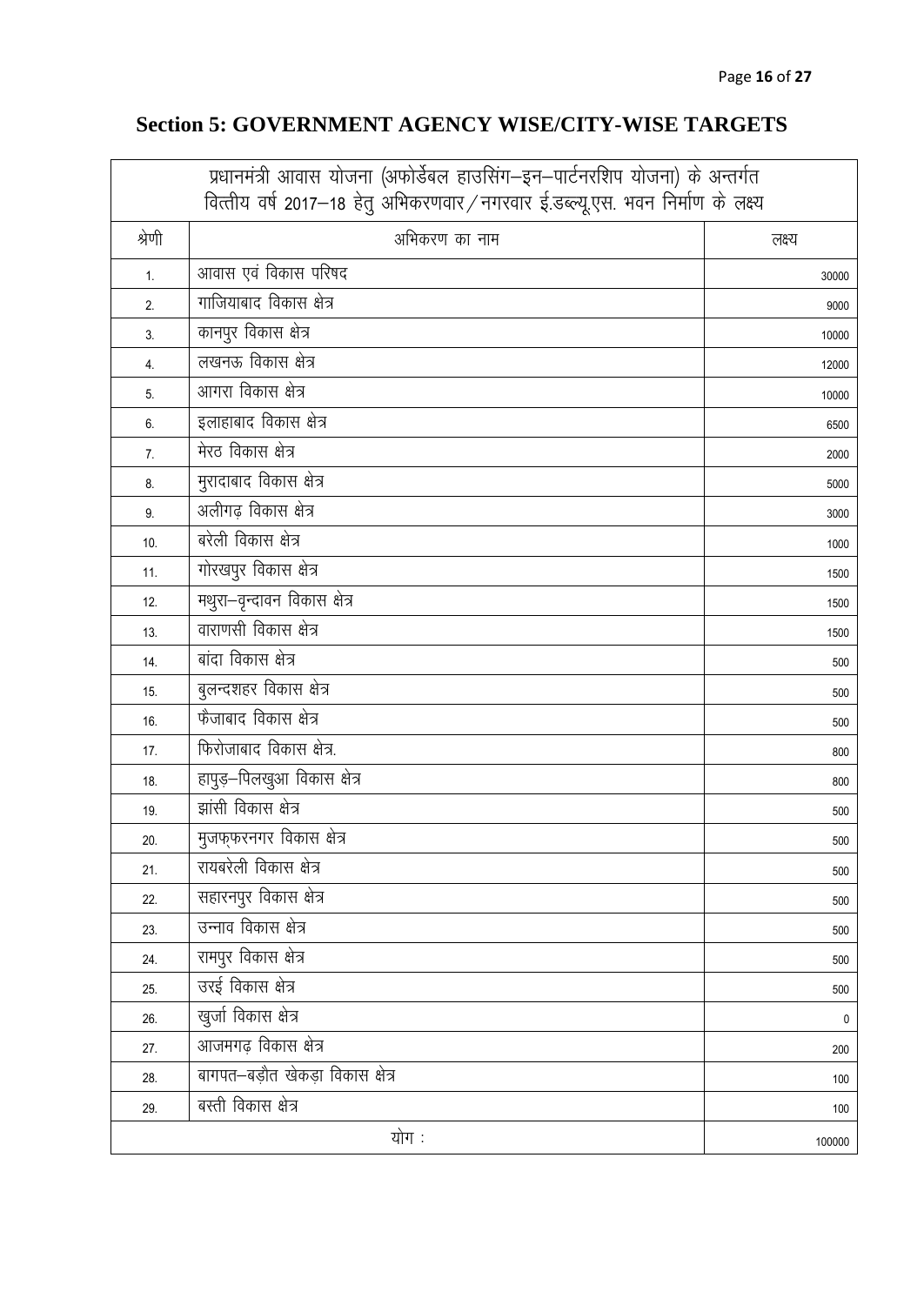### **Section 6: NOTICE INVITING OFFERS**

(E-tendering web-site-www.etender.up.nic.in)

<span id="page-16-0"></span>**Bidders are invited to participate in the Bidding regarding "SELECTION OF PRIVATE DEVELOPERS FOR THE IMPLEMENTATION OF AFFORDABLE HOUSING-IN-PARTNERSHIP SCHEME UNDER THE PRADHAN MANTRI AWAS YOJNA HOUSING FOR ALL (URBAN) MISSION IN UTTAR PRADESH" as per schedule given below:**

| Tender Document No.                                     |                                                                                                                                                                                            |
|---------------------------------------------------------|--------------------------------------------------------------------------------------------------------------------------------------------------------------------------------------------|
| Name of Work                                            | AHP Scheme under PMAY                                                                                                                                                                      |
| <b>Earnest Money Deposit</b>                            | EMD: Rs. 20,00,000/- (Rupees Twenty<br>Lakh only) per hectare of area proposed<br>for implementation or part thereof<br>subject to minimum of Rs. 20,00,000/-<br>(Rupees Twenty Lakh only) |
| Non-refundable cost of Bid document (RFQ-<br>$cum-RFP)$ | Rs. 10000.00                                                                                                                                                                               |

| <b>Activity</b>                         | <b>Dates</b>                   |
|-----------------------------------------|--------------------------------|
| Issue of RFQ-cum-RFP Document           | From 09-03-2018 (10.00 AM)     |
| (Document download start date)          |                                |
| Document download end date              | 25-03-2018 up to 05:00 PM      |
| Bid submission start date               | From 10-03-2018 (10.00 AM)     |
| Online Bid submission closing date      | On 26-03-2018 (up to 03.00 PM) |
| Date & Time of opening of Technical Bid | On 27-03-2018 (at 11.30 A.M.)  |
| Date & Time of opening of Financial Bid | Will be notified               |
|                                         |                                |

Note: 1. The venue for opening of Technical and Financial Proposals will be the **Conference hall of U.P. Avas Evam Vikas Parishad, 104-Mahatma Gandhi Marg, Lucknow**.

2. If any of the dates mentioned above coincides with the public holiday, the next working day shall be treated as the due date for the event.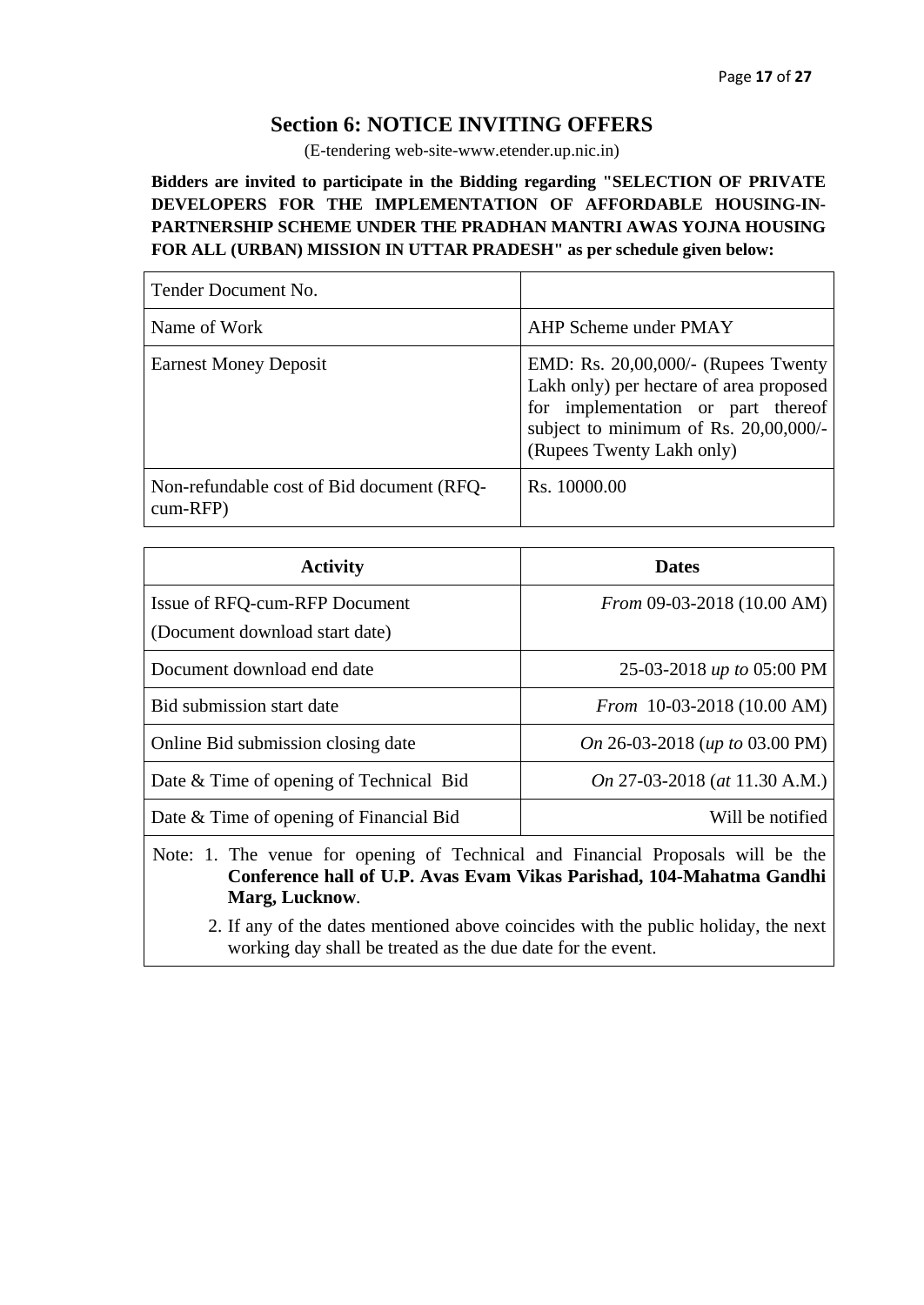### **Section 7: STANDARD FORMS/APPENDICES**

Appendix-1

### **5.1 Proposal Submission Letter**

<span id="page-17-1"></span><span id="page-17-0"></span>To,

The Director, Awas Bandhu, Uttar Pradesh, First Floor, Janpath Market, Hazratganj, Lucknow-226001

### Sub : **Regarding tender for Pradhan Mantri Awas Yojna (Urban) Affordable Housing in Partnership Scheme**.

Dear Sir,

We, the undersigned, are hereby submitting our proposal for construction of total..........housing units (approx.) including ............units of EWS housing units under Pradhan Mantri Awas Yojna (Urban) Affordable Housing in Partnership Scheme at……(Plot/Khasra No.)………(Ward/Mohalla) ……….(Tehsil)……….(Name of City)………. (District), which includes the Technical Proposal and Financial Proposal alongwith the checklist as mentioned in RFQ-cum-RFP document duly filled and signed.

We hereby declare that we have read all the requirements given in the RFQ-cum-RFP document and abide by the same.

We hereby declare that all the information and statements made in this Proposal are true and accept that any misleading information contained in it may lead to our disqualification.

Yours Sincerely,

Authorized Signature *[In full and initials]:*

Name and Title of Signatory:

Name of Firm: Address: Contact No: E mail id: Place : Date :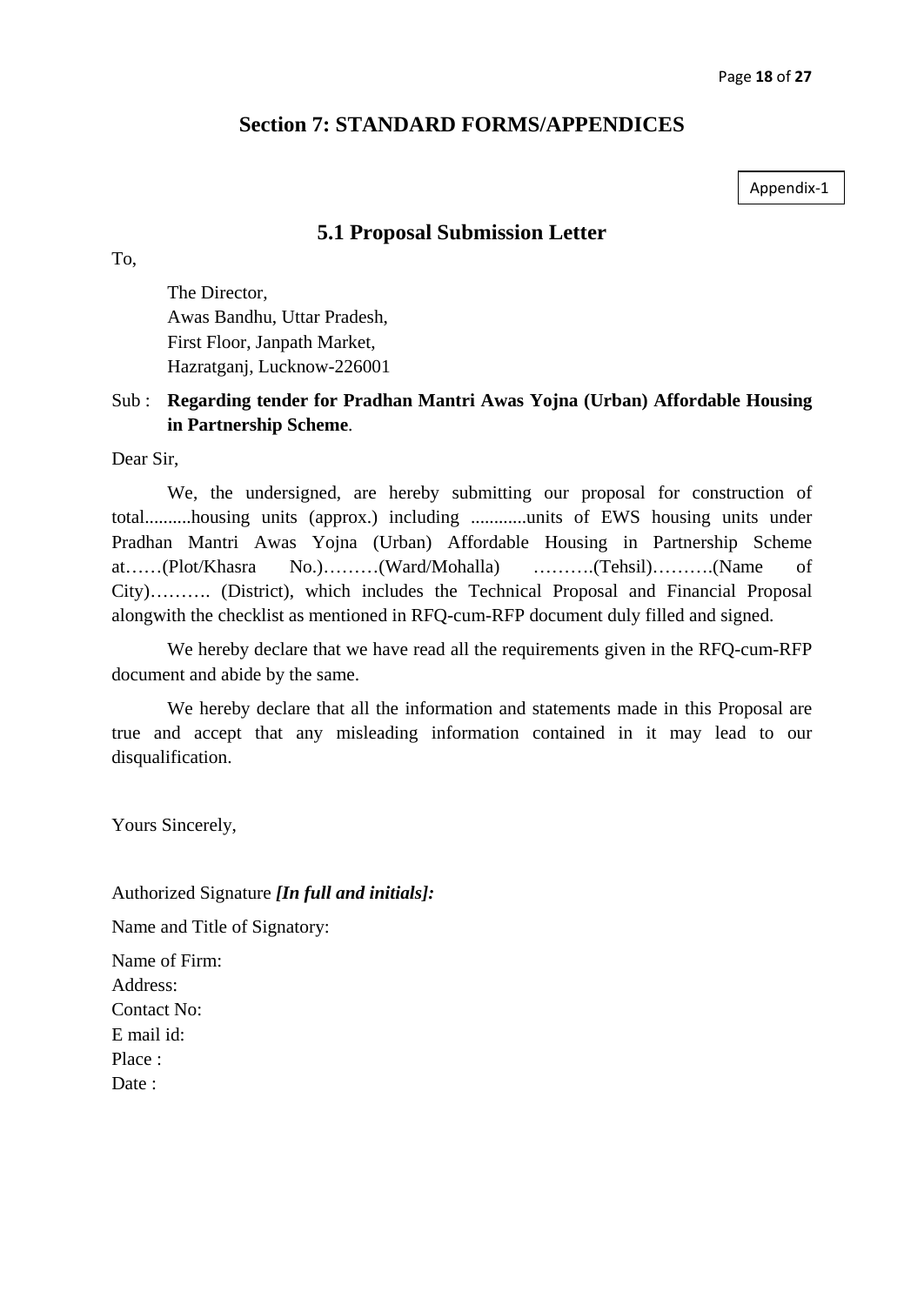<span id="page-18-0"></span>

| SI.<br>No. | <b>Description</b>                                                                                                                                                     | Yes | N <sub>0</sub> | <b>Not</b><br><b>Applicable</b> |
|------------|------------------------------------------------------------------------------------------------------------------------------------------------------------------------|-----|----------------|---------------------------------|
| 1.         | Proposal Submission letter from the Bidder attached                                                                                                                    |     |                |                                 |
| 2.         | <b>Status of Private Developer:</b>                                                                                                                                    |     |                |                                 |
|            | Individual/legal person<br>2.1<br>(ID Proof attached)                                                                                                                  |     |                |                                 |
|            | Trust/Society (Registration Certificate Attached)<br>2.2                                                                                                               |     |                |                                 |
|            | 2.3 Cooperative Housing Society<br>(Registration Certificate Attached)                                                                                                 |     |                |                                 |
|            | 2.4 Association/Body of individuals<br>(Certificate of incorporation attached)                                                                                         |     |                |                                 |
|            | 2.5 Consortium<br>(MOU as per Annexure-1 of the Scheme attached)                                                                                                       |     |                |                                 |
| 3.         | Average Net worth during last three financial years<br>(2014-15, 2015-16 and 2016-17) based on area of project:<br>(Audited balance sheets attached)                   |     |                |                                 |
|            | 3.1 For area of project up to 3.0 hectares net worth of<br>Rs. 5.0 crores.                                                                                             |     |                |                                 |
|            | 3.2 For area more than 3.0 hectares but up to 5 hectares,<br>net worth of Rs. 10 crores                                                                                |     |                |                                 |
|            | 3.3 For area more than 5.0 hectares but up to 10 hectares,<br>net worth of Rs. 15 crores                                                                               |     |                |                                 |
| 4.         | Affidavit of not being prohibited/ blacklisted by any<br>State/Central Govt. Departments attached<br>(as per Annexure-2 of the Scheme)                                 |     |                |                                 |
| 5.         | Affidavit of not have been convicted by any court attached                                                                                                             |     |                |                                 |
| 6.         | Criteria for minimum no. of total houses in the project,<br>percentage of EWS units and Carpet Area norm, fulfilled:                                                   |     |                |                                 |
|            | 6.1 Minimum 250 houses in the project as a whole                                                                                                                       |     |                |                                 |
|            | 6.2 Minimum 35% EWS houses in the project (minimum<br>200 EWS houses per hectare and in the same<br>proportion, if area of project is more or less than<br>1.0 hectare |     |                |                                 |
|            | 6.3 Minimum and maximum carpet area of EWS unit<br>22.77 sqm. and 30.00 sqm., respectively                                                                             |     |                |                                 |

## **5.2 Check List of Technical Proposal**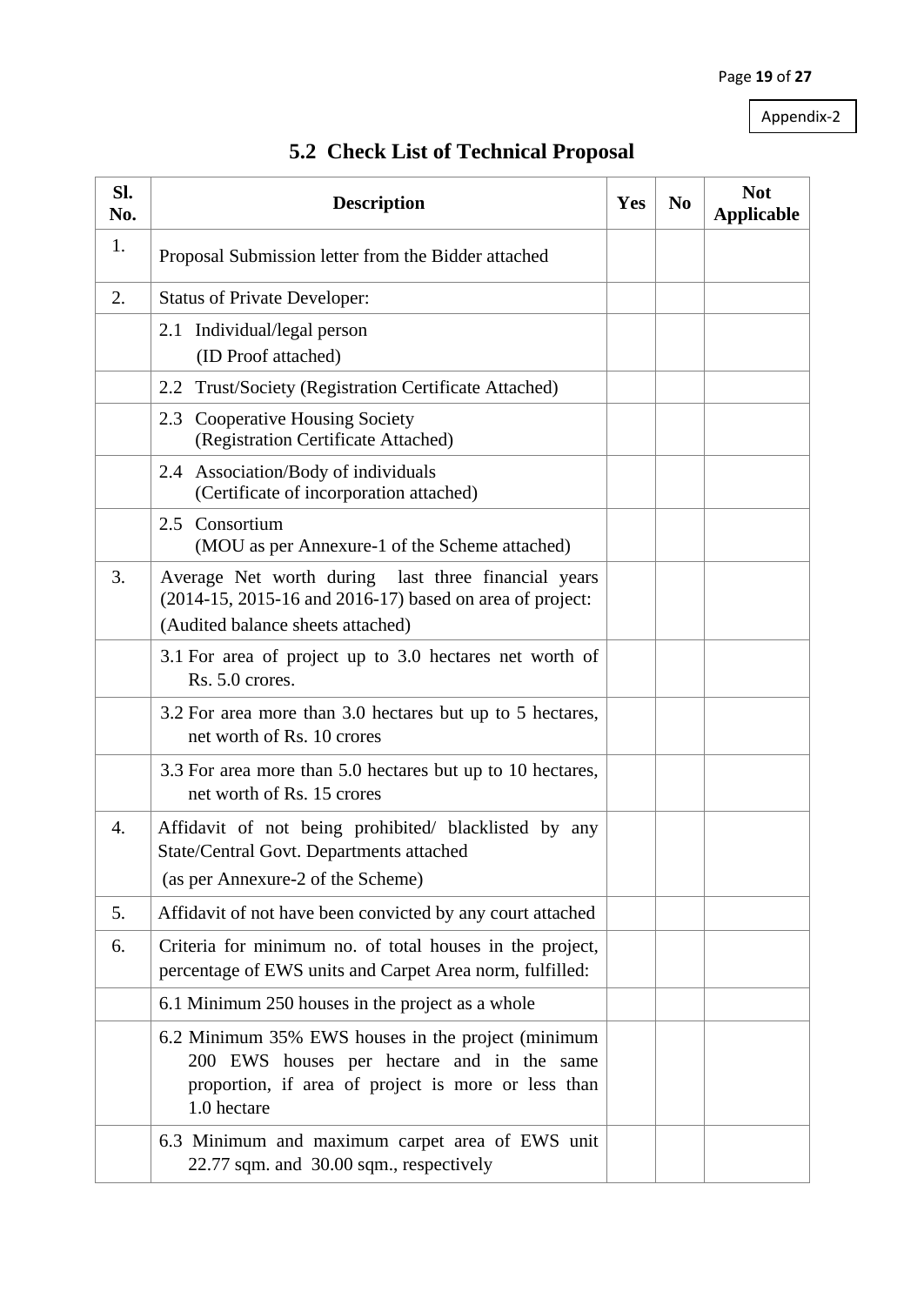| 7.  | Status of land assembly:                                                                                                                                                                                                                |  |  |
|-----|-----------------------------------------------------------------------------------------------------------------------------------------------------------------------------------------------------------------------------------------|--|--|
|     | 7.1 The Bidder has purchased/assembled land himself<br>and have clear and legal title free from all<br>encumbrances<br>(ownership documents attached)                                                                                   |  |  |
|     | 7.2 The Bidder has assembled land by executing developer<br>agreement with land owners/farmers<br>(Developer Agreement attached).                                                                                                       |  |  |
| 8.  | Availability of minimum width of existing approach road<br>with respect to project site:                                                                                                                                                |  |  |
|     | 8.1 Area of project up to 2.0 hectares-Approach road 12 m.<br>wide                                                                                                                                                                      |  |  |
|     | 8.2 Area of project more than 2.0 hectares but up to 5.0<br>hectares -Approach road 18 m. wide                                                                                                                                          |  |  |
|     | 8.3 Area of project more than 5.0 hectares but up to 10.0<br>hectares-Approach road 24 m. wide                                                                                                                                          |  |  |
| 9.  | Location of Project site(s):                                                                                                                                                                                                            |  |  |
|     | 9.1 Key Plan showing location of proposed site(s) in the<br>city with the aerial distance in case of split locations,<br>attached                                                                                                       |  |  |
|     | 9.2 Site Plan of the proposed site(s) on a scale $1:1000$<br>clearly showing the boundary, approach road and<br>availability of required external services within a<br>maximum distance of 50 m. from the project boundary,<br>attached |  |  |
| 10. | If proposal is for more than 250 EWS houses and<br>construction of EWS and other category houses is<br>proposed at split locations, the criteria for maximum<br>distance between two such sites, fulfilled:                             |  |  |
|     | 10.1 Maximum aerial distance of 3.00 kms. for cities with<br>population more than 10.00 lacs.                                                                                                                                           |  |  |
|     | 10.2 Maximum aerial distance of 2.00 kms. for cities with<br>population more than 5.00 lacs but less than 10.00<br>lacs.                                                                                                                |  |  |
|     | 10.3 Maximum aerial distance of 1.00 km, for cities with<br>population less than 5.00 lacs.                                                                                                                                             |  |  |
| 11. | Criteria for availability of external development services<br>as per para-6.1 of the Scheme fulfilled.                                                                                                                                  |  |  |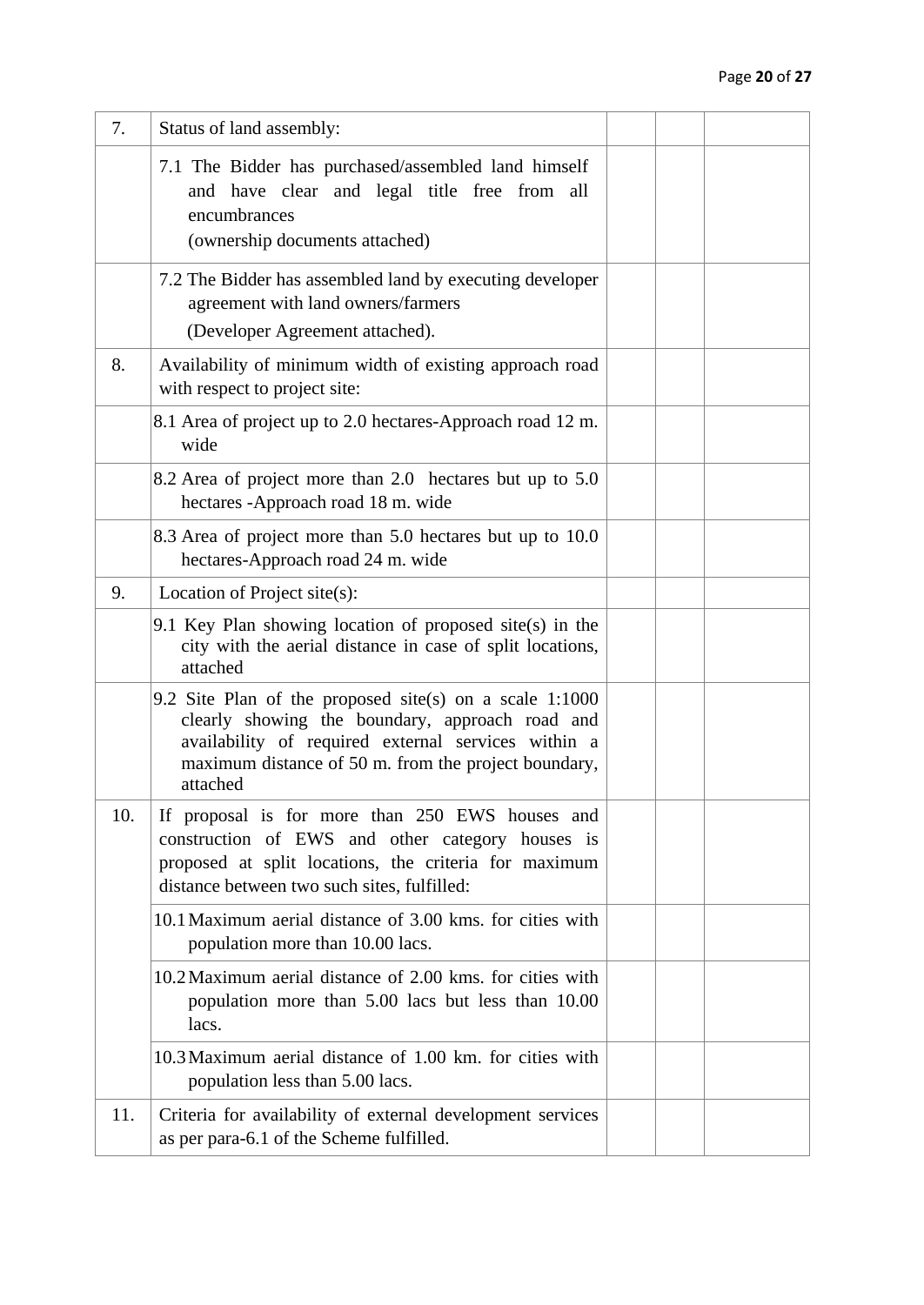| 12. | EMD and cost of RFQ-cum-RFP document:                                                                                                 |  |  |
|-----|---------------------------------------------------------------------------------------------------------------------------------------|--|--|
|     | 12.1 RTGS certificate of required EMD i.e. Rs. 20.00 Lacs/<br>Hectare of proposed area (Min. Rs. 20.00 Lacs)<br>attached.             |  |  |
|     | 12.2 RTGS certificate of Rs. 10,000/- as cost of RFQ-cum-<br>RFP document attached.                                                   |  |  |
| 13. | Land use in the Master Plan:                                                                                                          |  |  |
|     | 13.1 Residential                                                                                                                      |  |  |
|     | 13.2 If other than residential, whether complies with the<br>provisions of para-6.1 of the Scheme.                                    |  |  |
| 14. | Detailed Project Report (DPR) prepared in accordance<br>with the guidelines of GOI as provided in para-5.3 of the<br>Scheme attached. |  |  |
| 15. | Combined Affidavit with regard to compliance of all<br>technical parameters and other requirements of the<br>Scheme attached.         |  |  |
| 16. | Bidder's Organisational details attached                                                                                              |  |  |

### **Declaration by the Bidder :**

We have enclosed all the documents listed above which are in accordance with the requirements of the Scheme.

#### **Name and Signature of Bidder**

#### **Declaration by the Technical Evaluation Committee:**

We have checked all the documents and found in accordance with the relevant provisions of Scheme.

#### **Name and Signature of TEC Members**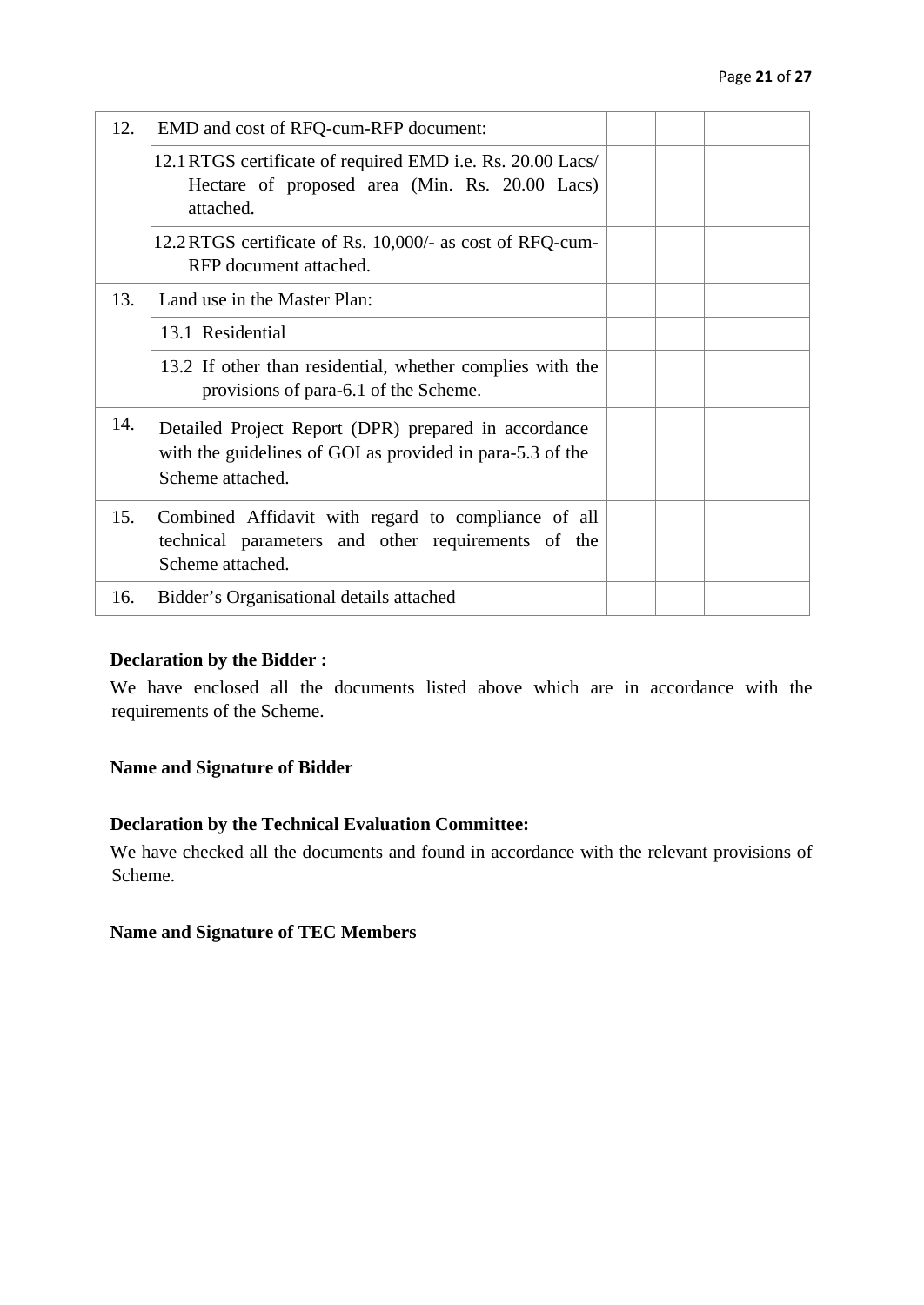### **5.3 Bidder's Organization Details**

<span id="page-21-0"></span>Provide here a brief description of the background and organization of the Bidder with following summary sheet:-

| <b>Particulars:</b>                                                                                                                                                                               | Page No. |
|---------------------------------------------------------------------------------------------------------------------------------------------------------------------------------------------------|----------|
| Name of the Bidder:                                                                                                                                                                               |          |
| Address of Registered Office:<br><b>Attach Registration Paper</b>                                                                                                                                 |          |
| Year of Establishment:                                                                                                                                                                            |          |
| <b>Contact Person with Contact Details:</b>                                                                                                                                                       |          |
| Annual Net worth in last three years<br>FY 2016-17:<br>FY 2015-16:<br>FY 2014-15:<br>Average Annual Net worth for above three<br>Financial Years: (Total/3)<br>*Audited Statements to be enclosed |          |
| <b>Experience in Similar Assignment:</b><br>- Number of years:<br>- Total assignments:<br>- Assignments completed in last 3 years:                                                                |          |
| Any Award or Felicitation received by your<br>Agency complete details for the same                                                                                                                |          |
| Any Other Relevant Details:                                                                                                                                                                       |          |
| <b>Bank Account Details with IFS-Code</b>                                                                                                                                                         |          |
| PAN No.                                                                                                                                                                                           |          |
| GST No.                                                                                                                                                                                           |          |

Authorized Signature [*In full and initials*]: \_\_\_\_\_\_\_\_\_\_\_\_\_\_\_\_\_\_\_\_\_\_\_\_\_\_\_\_\_\_

Name and Title of Signatory

Name & Seal of Firm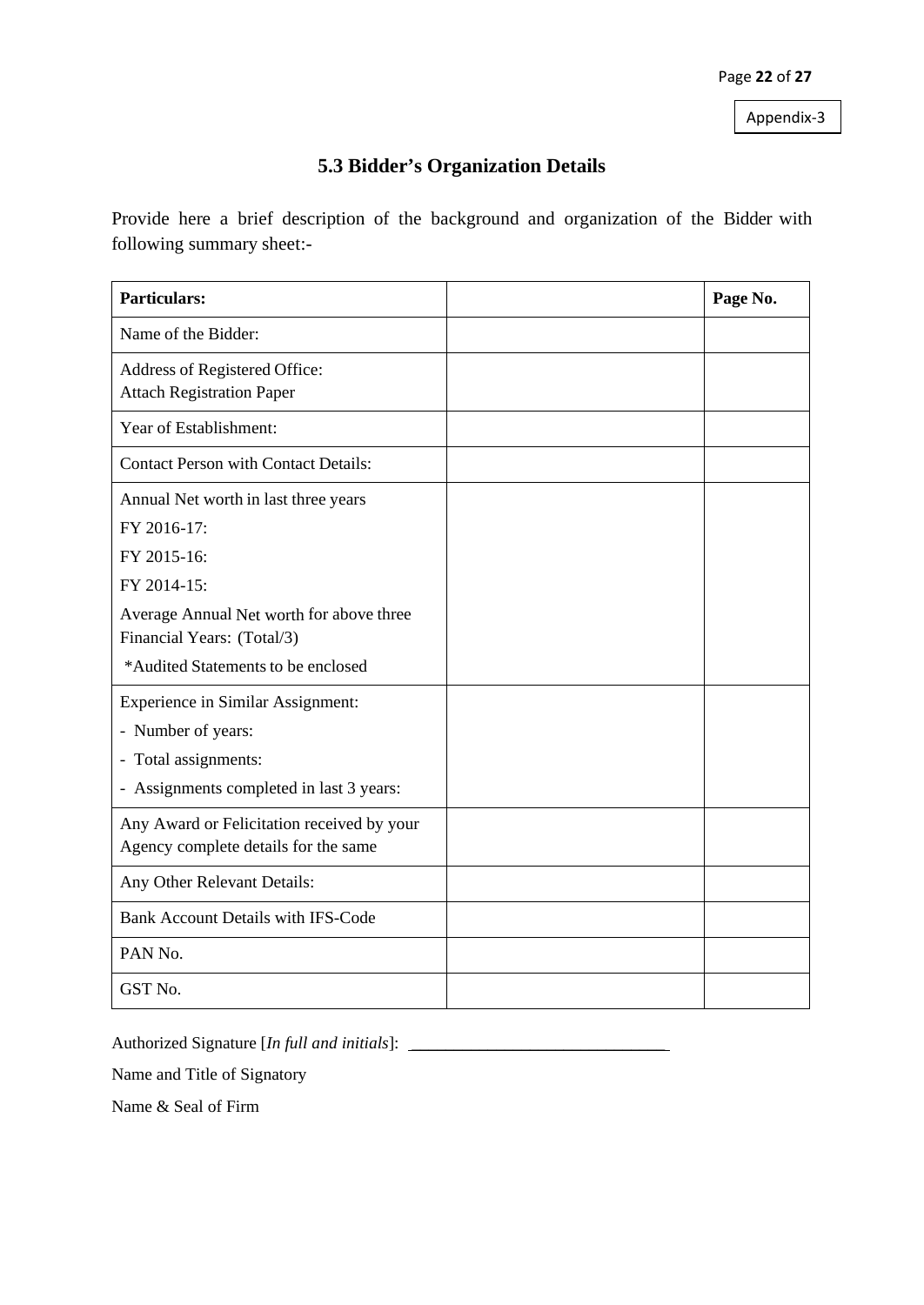### **5.4 Financial Proposal**

#### FINANCIAL PROPOSAL SUBMISSION FORM

<span id="page-22-0"></span>To,

The Director, Awas Bandhu, Uttar Pradesh, Housing and Urban Planning Department, Government of Uttar Pradesh, First Floor, Janpath Market, Hazratganj, Lucknow – 226001

Dear Sir,

We, the undersigned are offering the cost of dwelling unit for implementation of PMAY (Affordable Housing in Partnership Scheme) at..............(Name of City), Uttar Pradesh.

**Cost to be charged from each EWS beneficiary is Rs.\_\_\_\_\_\_\_\_\_\_\_\_\_\_\_\_ (in Figures.....................) per Dwelling Unit.**

Our Financial Proposal shall be binding upon us up to expiration of the validity period of the Proposal.

We understand that you reserve the right to reject any Proposal without assigning any reason thereof.

Yours Sincerely,

Authorized Signatory:

Name and Title of Signatory: Name of Firm: Address: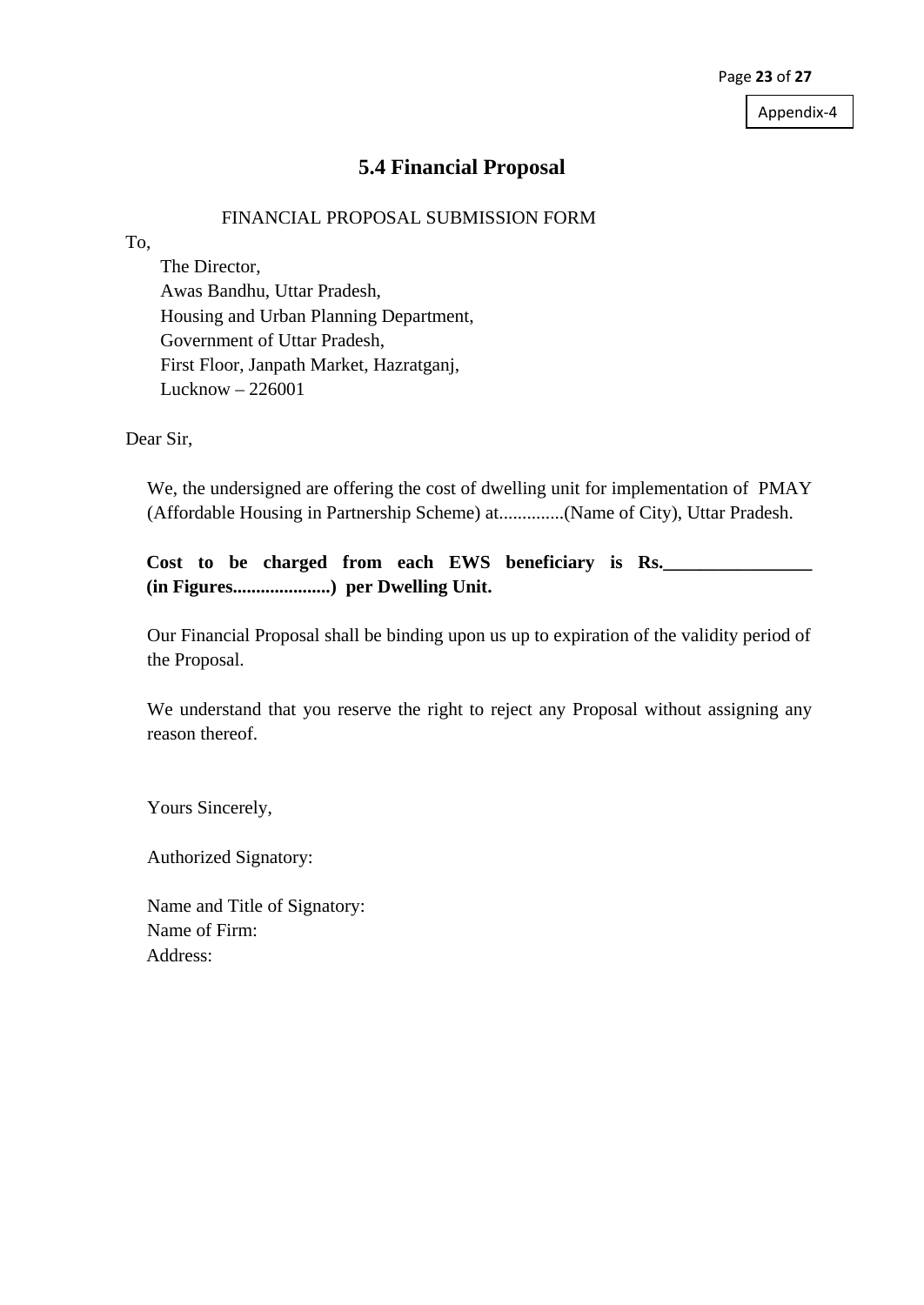## **5.5 Combined Affidavit** समक्षः उ. प्र. आवास एवं विकास परिषद $/$ विकास प्राधिकरण $/$ विशेष क्षेत्र विकास  $\mu$ प्राधिकरण / नियन्त्रक प्राधिकारी, विनियमित क्षेत्र।

### <span id="page-23-0"></span>शपथ पत्र

eSa 'kiFkh@'kifFkuh----------------------------------iq=@iq=h@iRuh@Jh--------------------------------------fuoklh--------------------- ---------------------------------------------------------------------------------------------------------------,rn~ }kjk 'kiFk i woZd c;ku djrk@djrh g¡ aw कि मैंने निम्नलिखित प्रस्तरों के विवरण को भलीभॉति पढ़ कर समझ लिया है तथा मैं वचन देता $\diagup$ देती हूँ कि मेरे द्वारा..........................(नगर का नाम) के लिए प्रस्तुत प्रस्ताव में इसका शत—प्रतिशत अनुपालन सुनिश्चित किया गया है:-

| क्रमांक        | अफोर्डेबल<br>हाउसिंग इन<br>पार्टनरशिप योजना<br>का प्रस्तर संख्या | प्राविधान                                                                                                                                                                                                                                                                                                                                                                               |                                                |  |
|----------------|------------------------------------------------------------------|-----------------------------------------------------------------------------------------------------------------------------------------------------------------------------------------------------------------------------------------------------------------------------------------------------------------------------------------------------------------------------------------|------------------------------------------------|--|
| $\mathcal I$   | $\boldsymbol{z}$                                                 | 3                                                                                                                                                                                                                                                                                                                                                                                       |                                                |  |
| $\mathbf 1$    | 2.1                                                              | निजी विकासकर्ता का तात्पर्य किसी व्यक्ति, लीगल पर्सन, कान्सॉर्शियम, पंजीकृत<br>ट्रस्ट, पंजीकृत सोसायटी, को–आपरेटिव हाउसिंग सोसायटी या एसोसिएशन,<br>व्यक्तियों के निकाय चाहे निगमित हो या न हो, से है जिसके पास विकास के लिए<br>भूमि है या जुटाव किया हो या कय अथवा अन्यथा द्वारा भूमि रखने या जुटाव करने<br>के लिए सहमत हो।                                                             |                                                |  |
| 2              | 2.2                                                              | योजना के क्षेत्रफल के आधार पर विकासकर्ता की गत 3 वित्तीय वर्षो में न्यूनतम<br>औसत नेटवर्थ निम्नानुसार होनी चाहिए:—                                                                                                                                                                                                                                                                      |                                                |  |
|                |                                                                  | योजना का क्षेत्रफल                                                                                                                                                                                                                                                                                                                                                                      | गत 3 वित्तीय वर्षों में<br>न्यूनतम औसत नेटवर्थ |  |
|                |                                                                  | 03 हेक्टेयर तक                                                                                                                                                                                                                                                                                                                                                                          | 05 करोड़                                       |  |
|                |                                                                  | 3 हेक्टेयर से अधिक परन्तु 5 हेक्टेयर तक                                                                                                                                                                                                                                                                                                                                                 | 10 करोड़                                       |  |
|                |                                                                  | 5 हेक्टेयर से अधिक परन्तु 10 हेक्टेयर तक                                                                                                                                                                                                                                                                                                                                                | 15 करोड़                                       |  |
| 3              | 2.3                                                              | योजना के कियान्वयन हेतु निजी विकासकर्ताओं द्वारा कन्सॉशियम बनाये जाने की<br>रिथति में कान्सॉर्शियम के समस्त सहभागी सदस्यों के मध्य संलग्नक–1 पर<br>निर्धारित प्रपत्र पर एम.ओ.यू. का निष्पादन अनिवार्य होगा, जो सम्बन्धित जनपद के<br>सब-रजिस्ट्रार के कार्यालय में पंजीकृत होना चाहिए। कन्सॉर्शियम के लीड मेम्बर<br>की अंशधारिता न्यूनतम 26 प्रतिशत होनी चाहिए।                          |                                                |  |
| $\overline{4}$ | 2.4                                                              | विकासकर्ता को केन्द्र अथवा राज्य सरकार के किसी विभाग /शासकीय अभिकरण<br>द्वारा निषिद्ध / ब्लैकलिस्ट न किया गया हो।                                                                                                                                                                                                                                                                       |                                                |  |
| $\overline{5}$ | 2.5                                                              | विकासकर्ता को लागू विधिक प्राविधानों के अधीन किसी न्यायालय द्वारा अपराध का<br>दोषी न पाया गया हो।                                                                                                                                                                                                                                                                                       |                                                |  |
| $6\phantom{a}$ | 4.1                                                              | योजना में कुल आवासीय इकाईयों की संख्या न्यूनतम 250 होगी जिसमें न्यूनतम<br>35 प्रतिशत (न्यूनतम 200 ई.डब्ल्यू.एस. इकाईयॉ प्रति हेक्टेयर, योजना का क्षेत्रफल<br>एक हेक्टेयर से कम या अधिक होने पर इसी अनुपात में) ई.डब्ल्यू.एस. आवासीय<br>इकाईयां निर्मित की जाएंगी। ई.डब्ल्यू.एस. आवासीय इकाईयों का न्यूनतम कारपेट<br>एरिया 22.77 वर्ग मीटर एवं अधिकतम कारपेट एरिया 30 वर्ग मीटर तक होगा। |                                                |  |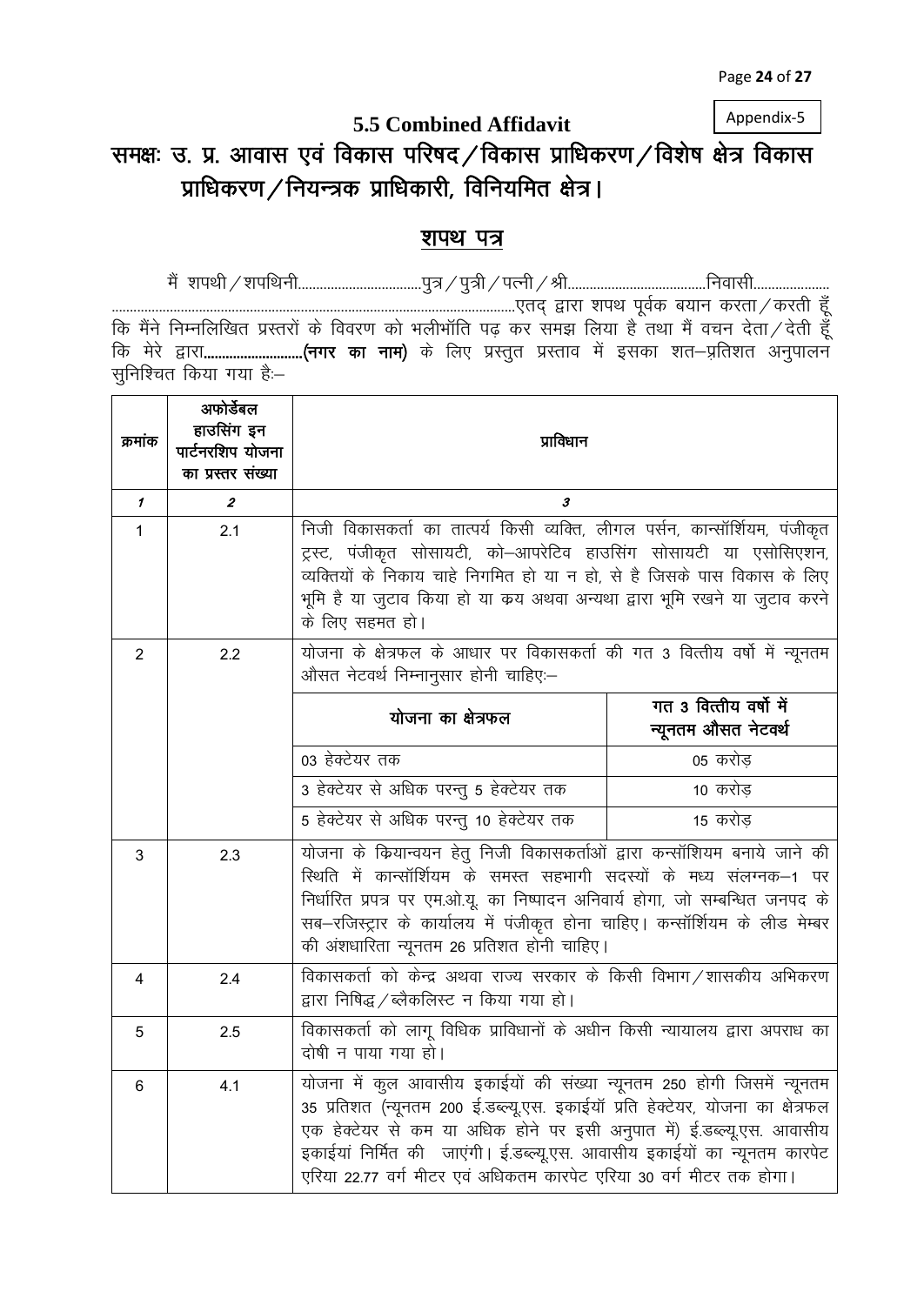| $\overline{7}$ | 4.2 | योजनान्तर्गत पार्क एवं खुले स्थलों का प्राविधान, आन्तरिक सड़कों का नियोजन<br>तथा सामुदायिक सुविधाओं, सेवाओं एवं उपयोगिताओं का प्राविधान, पार्किंग एवं अन्य<br>अपेक्षाओं का प्राविधान प्रभावी (समय–समय पर यथा संशोधित) भवन निर्माण एवं<br>विकास उपविधि के अनुसार किया जाएगा।                                                                                                                                                                                                                                                                                                                                                                                                                                                                                                                                                                                                                                      |                                                                             |  |  |
|----------------|-----|------------------------------------------------------------------------------------------------------------------------------------------------------------------------------------------------------------------------------------------------------------------------------------------------------------------------------------------------------------------------------------------------------------------------------------------------------------------------------------------------------------------------------------------------------------------------------------------------------------------------------------------------------------------------------------------------------------------------------------------------------------------------------------------------------------------------------------------------------------------------------------------------------------------|-----------------------------------------------------------------------------|--|--|
| 8              | 4.3 | योजना के लिए भूमि कय⁄व्यवस्था विकासकर्ता द्वारा स्वयं की जाएगी, जिसका<br>विकासकर्ता के पक्ष में निर्विवादित स्वामित्व होना चाहिए। इस योजना के कियान्वयन<br>हेतु विकासकर्ता द्वारा भू–स्वामियों / किसानों के साथ 'डेवलपर एग्रीमेंट' भी किया<br>जा सकेगा। विकासकर्ता द्वारा भूमि के निर्विवादित स्वामित्व के सम्बन्ध में विकास<br>प्राधिकरण / आवास एवं विकास परिषद को शपथ-पत्र प्रस्तुत करना होगा।                                                                                                                                                                                                                                                                                                                                                                                                                                                                                                                 |                                                                             |  |  |
| 9              | 4.4 | के क्षेत्रफल के आधार पर निम्नवत् होगी:-                                                                                                                                                                                                                                                                                                                                                                                                                                                                                                                                                                                                                                                                                                                                                                                                                                                                          | योजना स्थल हेतु विद्यमान लेपित/कन्क्रीट पहुंच मार्ग की न्यूनतम चौड़ाई योजना |  |  |
|                |     | योजना का क्षेत्रफल                                                                                                                                                                                                                                                                                                                                                                                                                                                                                                                                                                                                                                                                                                                                                                                                                                                                                               | पहुंच मार्ग की न्यूनतम चौड़ाई                                               |  |  |
|                |     | • 2.0 हेक्टेयर तक                                                                                                                                                                                                                                                                                                                                                                                                                                                                                                                                                                                                                                                                                                                                                                                                                                                                                                | 12 मीटर                                                                     |  |  |
|                |     | • 2.0 हेक्टेयर से अधिक परन्तु 5.0 हेक्टे. तक                                                                                                                                                                                                                                                                                                                                                                                                                                                                                                                                                                                                                                                                                                                                                                                                                                                                     | 18 मीटर                                                                     |  |  |
|                |     | • 5.0 हेक्टेयर से अधिक परन्तु 10.0 हेक्टे. तक                                                                                                                                                                                                                                                                                                                                                                                                                                                                                                                                                                                                                                                                                                                                                                                                                                                                    | 24 मीटर                                                                     |  |  |
| 10             | 4.9 | योजनान्तर्गत ई.डब्ल्यू.एस. आवासों की संख्या 250 से अधिक होने की दशा में<br>योजना के ई.डब्ल्यू.एस. एवं अन्य आवासों का निर्माण अलग–अलग भूखण्डों पर<br>किया जा सकेगा। उक्त स्थिति में भूखण्डों की परस्पर अधिकतम् 'एरियल' दूरी 10<br>लाख से अधिक जनसंख्या वाले नगरों में 3.0 किलोमीटर, 5.0 लाख से अधिक परन्तु<br>10.0 लाख से कम जन संख्या वाले नगरों में 2.0 किलोमीटर तथा 5.0 लाख से कम<br>जनसंख्या वाले नगरों में 1.0 किलोमीटर होगी। इन्सेटिव के दृष्टिकोण से<br>उपरोक्तानुसार अलग–अलग भूखण्डों पर नियोजित परियोजनाओं को एक ही<br>परियोजना माना जाएगा।                                                                                                                                                                                                                                                                                                                                                              |                                                                             |  |  |
| 11             | 5.2 | आवेदक द्वारा अपने आवेदन के साथ रू0 20.00 लाख प्रति हेक्टेयर की दर से<br>(न्यूनतम रू0 20.00 लाख) अर्नेस्ट मनी जमा करनी होगी।                                                                                                                                                                                                                                                                                                                                                                                                                                                                                                                                                                                                                                                                                                                                                                                      |                                                                             |  |  |
| 12             | 6.1 | यह योजना विकास क्षेत्र /विशेष विकास क्षेत्र /विनियमित क्षेत्र की महायोजना में<br>आवासीय भू—उपयोग में ऐसे स्थलों जहां न्यूनतम निर्धारित चौड़ाई के पहुंच मार्ग की<br>सुविधा उपलब्ध हो, जलापूर्ति, जल निस्तारण (ड्रेनेज) एवं मल निस्तारण तथा विद्युत<br>आपूर्ति सुनिश्चित हो, में कियान्वित की जा सकेगी। वाह्य विकास के आवश्यक<br>कार्य योजना की सीमा से अधिकतम 50 मीटर दूरी तक सम्बन्धित शासकीय<br>अभिकरण द्वारा कराए जाएंगे। इसके अतिरिक्त महायोजना मार्ग, पार्क एवं खुले<br>स्थल, बाग, बगीचे, हरित क्षेत्र, वन क्षेत्र, संकटमय उद्योग, बाढ़ प्रभावित क्षेत्र, नगर<br>स्तर की जनसुविधा / उपयोग यथा–बस टर्मिनल, एस.टी.पी., फायर स्टेशन,<br>इलेक्ट्रिक सब-स्टेशन, वाटर वर्क्स तथा समरूप सुविधा हेतु प्रस्तावित भू-उपयोगों<br>को छोड़ कर अन्य भू-उपयोगों के अन्तर्गत भी नियमानुसार भू-उपयोग को<br>आवासीय में परिवर्तन कराकर कियान्वित की जा सकेगी, जिसके लिए भू-उपयोग<br>परिवर्तन शुल्क की देयता में पूर्ण छूट होगी। |                                                                             |  |  |

## <u>घोषणा</u>

मैं एतद्द्वारा शपथ पूर्वक बयान करता ⁄ करती हूँ कि मेरे द्वारा प्रस्तुत प्रस्ताव में दी गयी सूचना मेरे पूर्ण ज्ञान एवं विश्वास से सर्वथा सत्य है और कुछ भी छिपाया नहीं गया है। स्थानःदिनांकः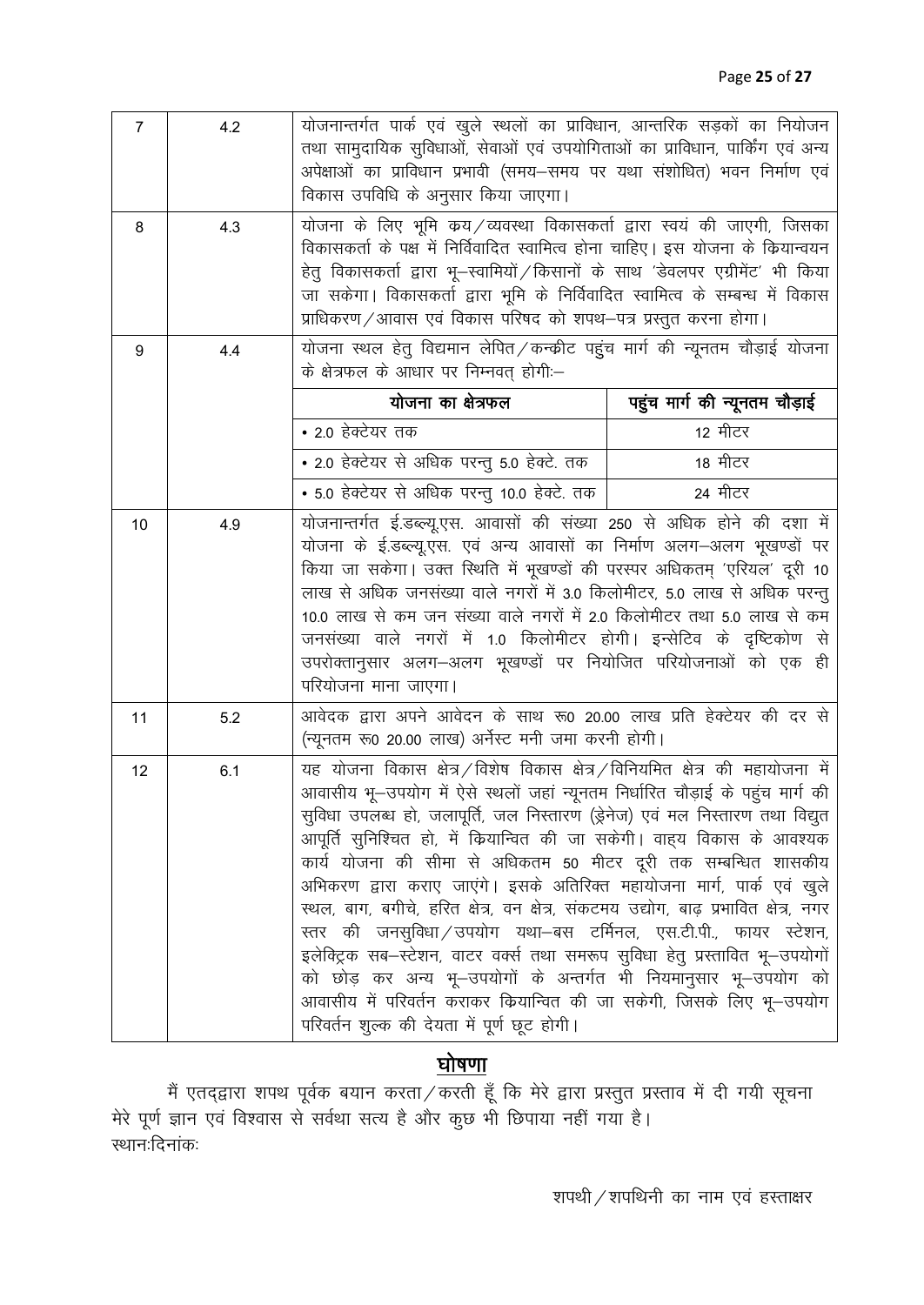Page **26** of **27**

Appendix-6

## <span id="page-25-0"></span>**5.6 PMAY (Affordable Housing-in-Partnership Scheme)**